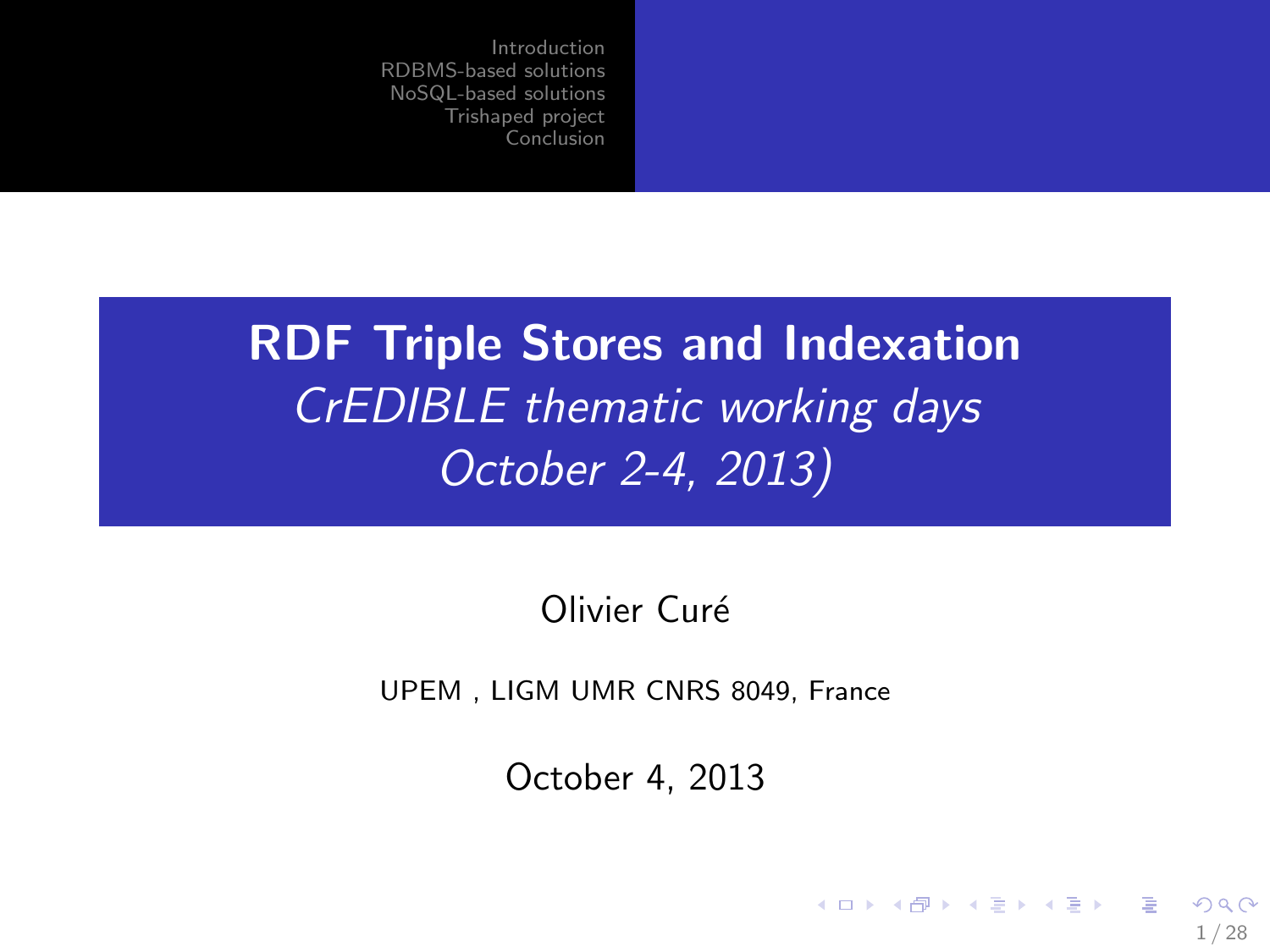<span id="page-1-0"></span>**[Observations](#page-1-0)** 

### **Observations**

- **RDF** is a logical data model and does not propose a physical storage approach.
- **Many physical storage solutions have been proposed, mainly** based on existing database management systems, e.g., RDBMS.
- But an RDF data management systems (RDFMS) also has to handle inferences related to some entailment regimes, e.g., RDFS.
- It is still an open problem to define an efficient, robust, scalable RDFMS.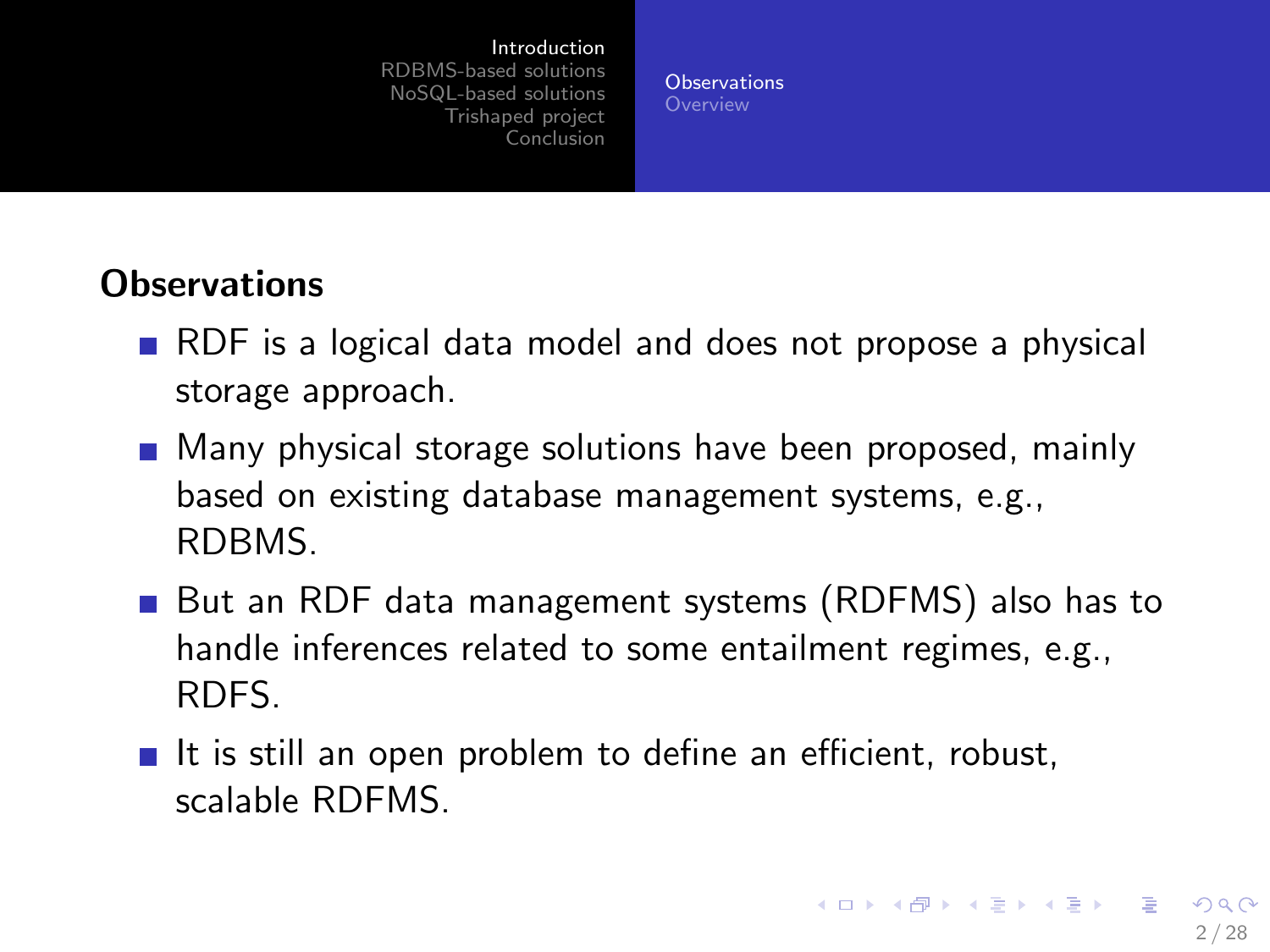#### [Introduction](#page-1-0)

[RDBMS-based solutions](#page-3-0) [NoSQL-based solutions](#page-10-0) [Trishaped project](#page-13-0) [Conclusion](#page-26-0)

**[Observations](#page-1-0) [Overview](#page-2-0)** 

<span id="page-2-0"></span>3 / 28

 $2990$ 

 $\equiv$ 

イロメ 不優 メイミメ 不思 メー

#### **Overview**

- RDBMS-based solutions
- **NoSQL-based solutions**
- Trishaped project
- Conclusion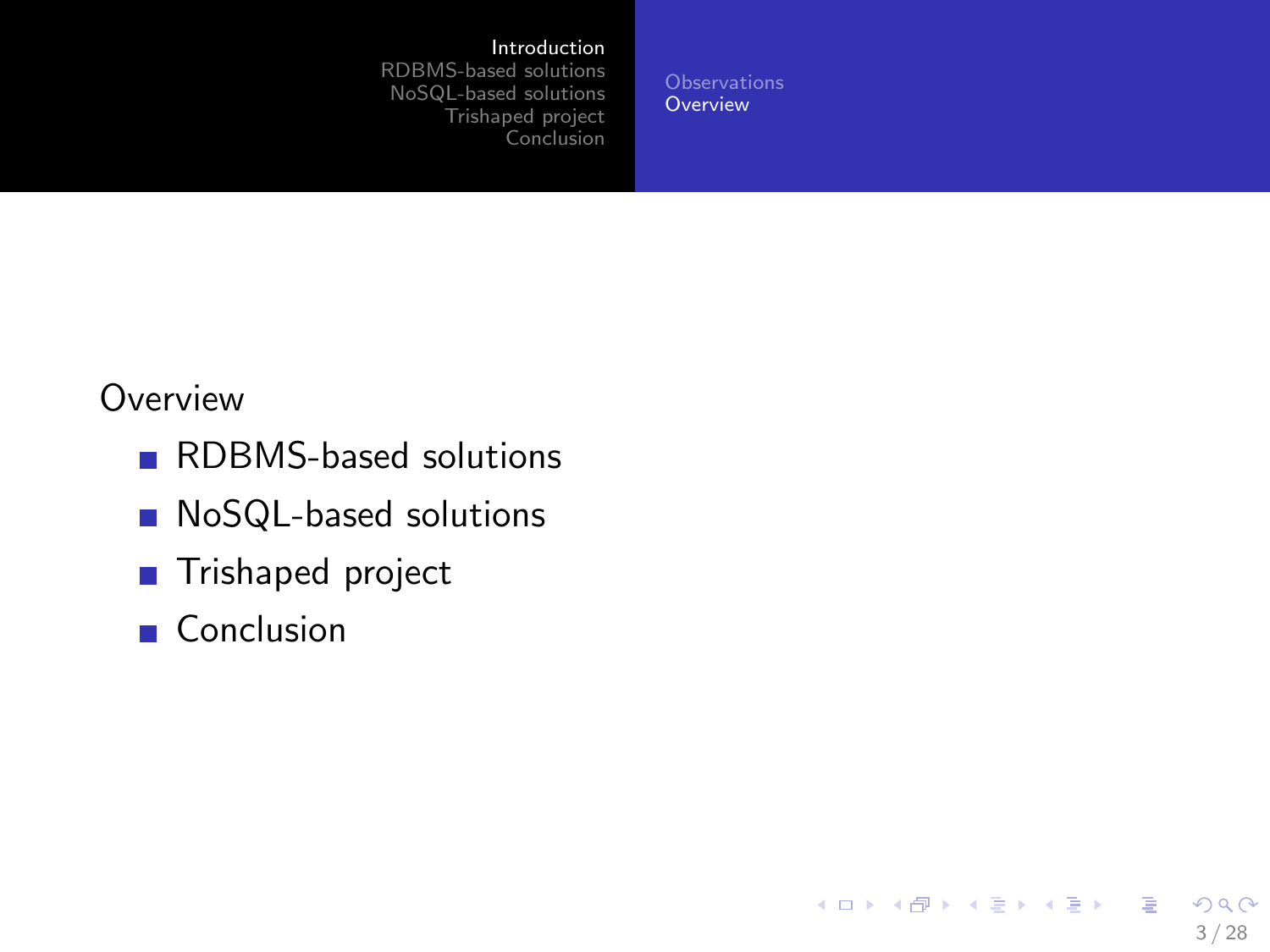[RDF in RDBMS tables \(1\)](#page-4-0) [RDF in RDBMS tables \(2\)](#page-5-0) [RDF in RDBMS tables \(3\)](#page-6-0) [Ontology Based Data Access](#page-7-0) **[Distribution](#page-9-0)** 

<span id="page-3-0"></span>4 / 28

 $\Omega$ 

 $\mathbf{A} \equiv \mathbf{A} + \mathbf{A} \mathbf{B} + \mathbf{A} \mathbf{B} + \mathbf{A} \mathbf{B} + \mathbf{A} \mathbf{B}$ 

### RDBMS-based solutions

- Many solutions are based on a RDBMS (Jena, Sesame, 3Store, Redland, swStore, etc.)
- They benefit from the more than 30 years of RDBMS history.
- SPARQL queries are translated into SQL queries and benefit from RDBMS query optimization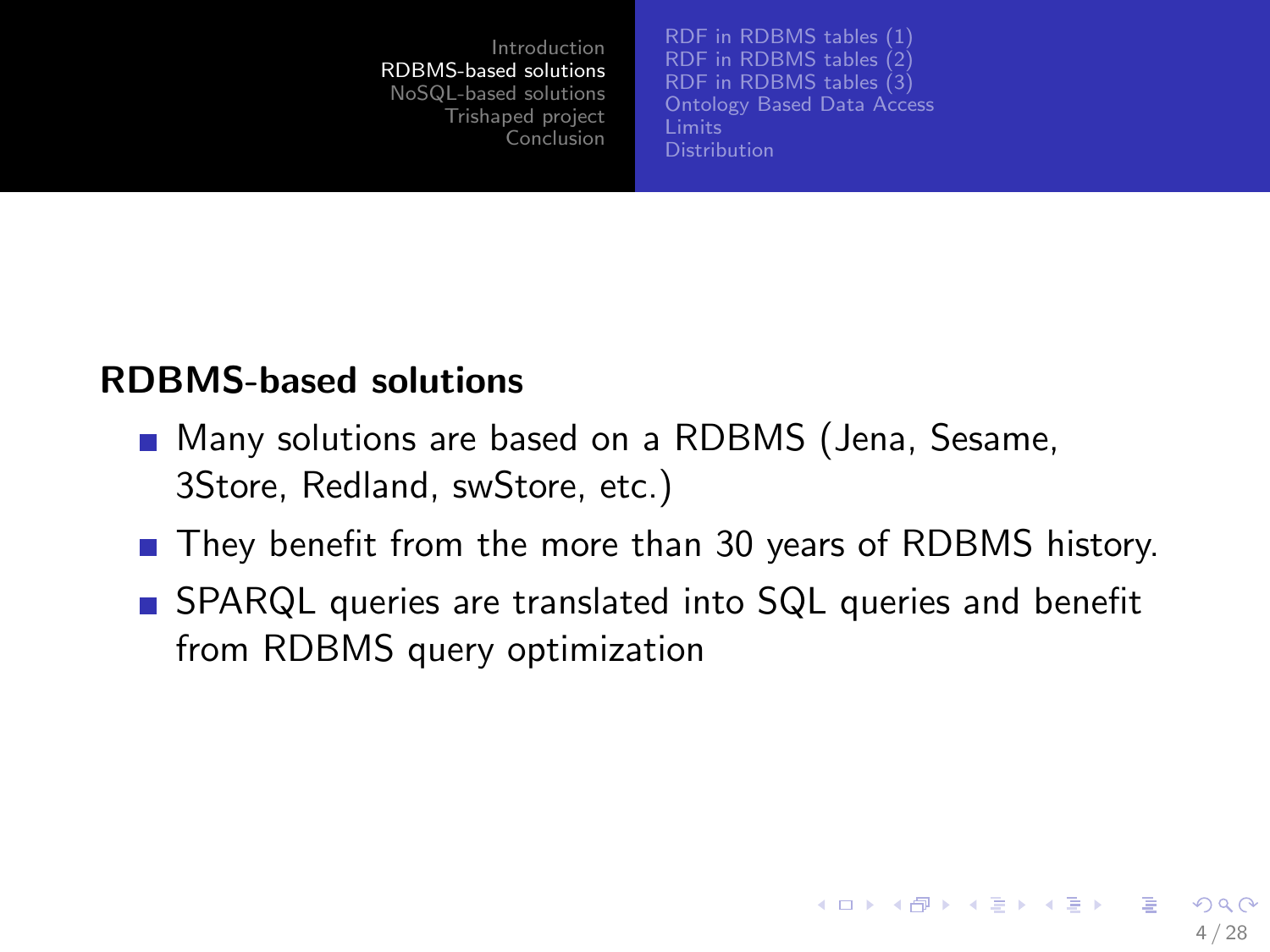[RDF in RDBMS tables \(1\)](#page-4-0) [RDF in RDBMS tables \(2\)](#page-5-0) RDF in RDBMS tables  $(3)$ [Ontology Based Data Access](#page-7-0)

**Triple table store** : One big table with three columns to store all triples.

| subject | Property | Object |
|---------|----------|--------|
|         |          |        |
|         |          |        |

Clustered Property table: clusters of properties that tend to appear together in one table.

<span id="page-4-0"></span>

| Property table  |          |        |  |  |  |  |                     |                                 |
|-----------------|----------|--------|--|--|--|--|---------------------|---------------------------------|
| subject         | Prop1.   | Prop.2 |  |  |  |  |                     |                                 |
|                 |          |        |  |  |  |  |                     |                                 |
|                 |          |        |  |  |  |  |                     |                                 |
| Left-over table |          |        |  |  |  |  |                     |                                 |
| subject         | Property | Object |  |  |  |  |                     |                                 |
|                 |          |        |  |  |  |  | メロメ メ御 メメ きょく ヨメ 一番 | $\mathcal{P} \circ \mathcal{P}$ |
|                 |          |        |  |  |  |  |                     | 28<br>5                         |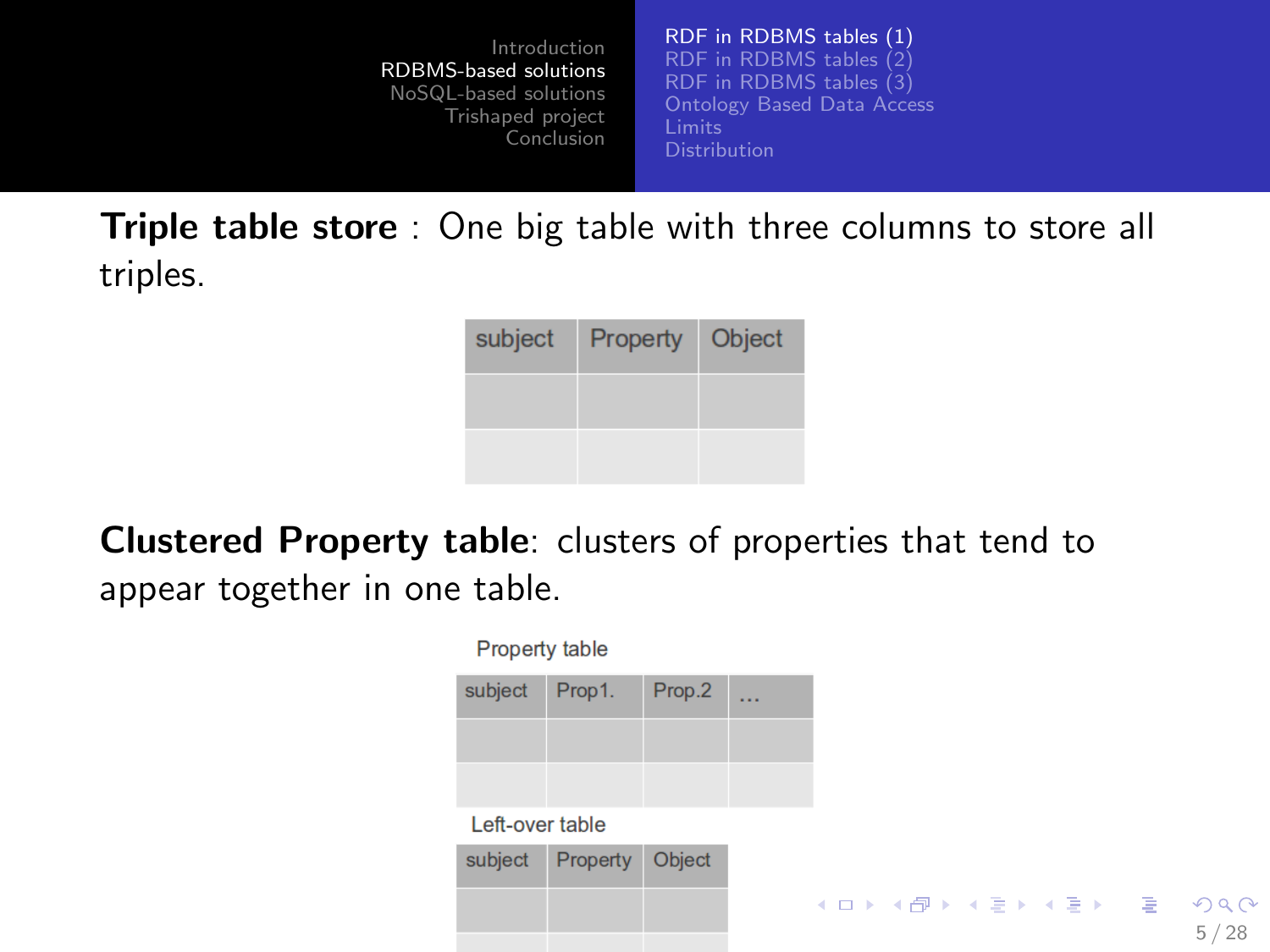[RDF in RDBMS tables \(1\)](#page-4-0) [RDF in RDBMS tables \(2\)](#page-5-0) [RDF in RDBMS tables \(3\)](#page-6-0) [Ontology Based Data Access](#page-7-0)

Property-class table : Create one table for each subject type.

| subject | Property | Object |
|---------|----------|--------|
|         |          |        |
|         |          |        |

Vertical partitioning: one table 2-column (subject-object) for each property.

Property: ..

| subject | Property |
|---------|----------|
|         |          |
|         |          |

<span id="page-5-0"></span> $QQ$ 6 / 28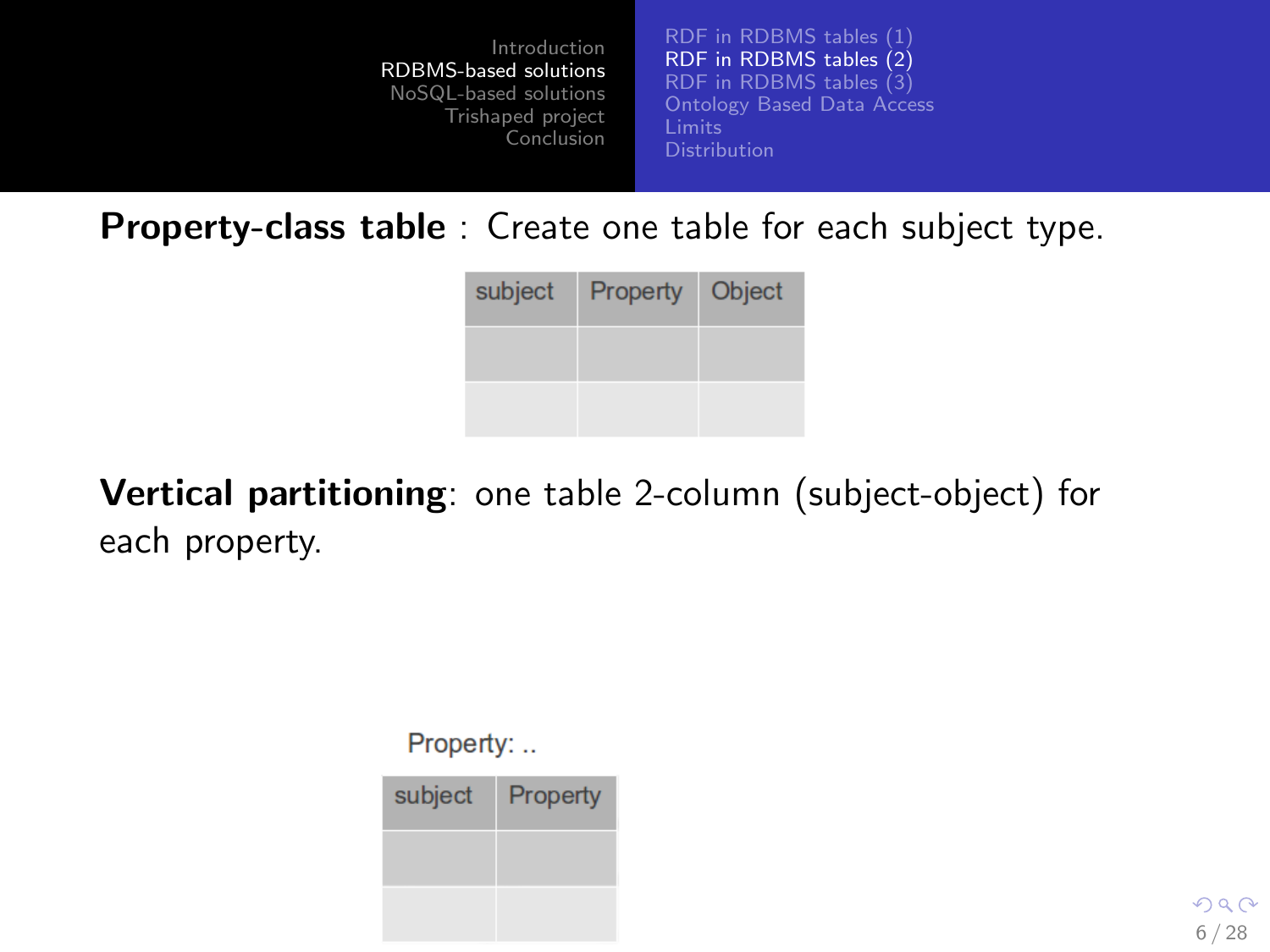[RDF in RDBMS tables \(1\)](#page-4-0) [RDF in RDBMS tables \(2\)](#page-5-0) [RDF in RDBMS tables \(3\)](#page-6-0) [Ontology Based Data Access](#page-7-0)

<span id="page-6-0"></span>7 / 28

 $\Omega$ 

イロト イ押 トイヨ トイヨ トー

**DB2RDF** : One table with a column subject, and a set of (property/object) plus a spill (for overflow) column. Plus one table for multivalued properties.

#### **Direct Primary Hash**

| subject spill | prop1 | obj1 | prop2 | obj2 | $\cdots$ |
|---------------|-------|------|-------|------|----------|
|               |       |      |       |      |          |
|               |       | id1  |       |      |          |

#### **Direct Secondary Hash**

| id  | object |
|-----|--------|
| id1 |        |
| id1 |        |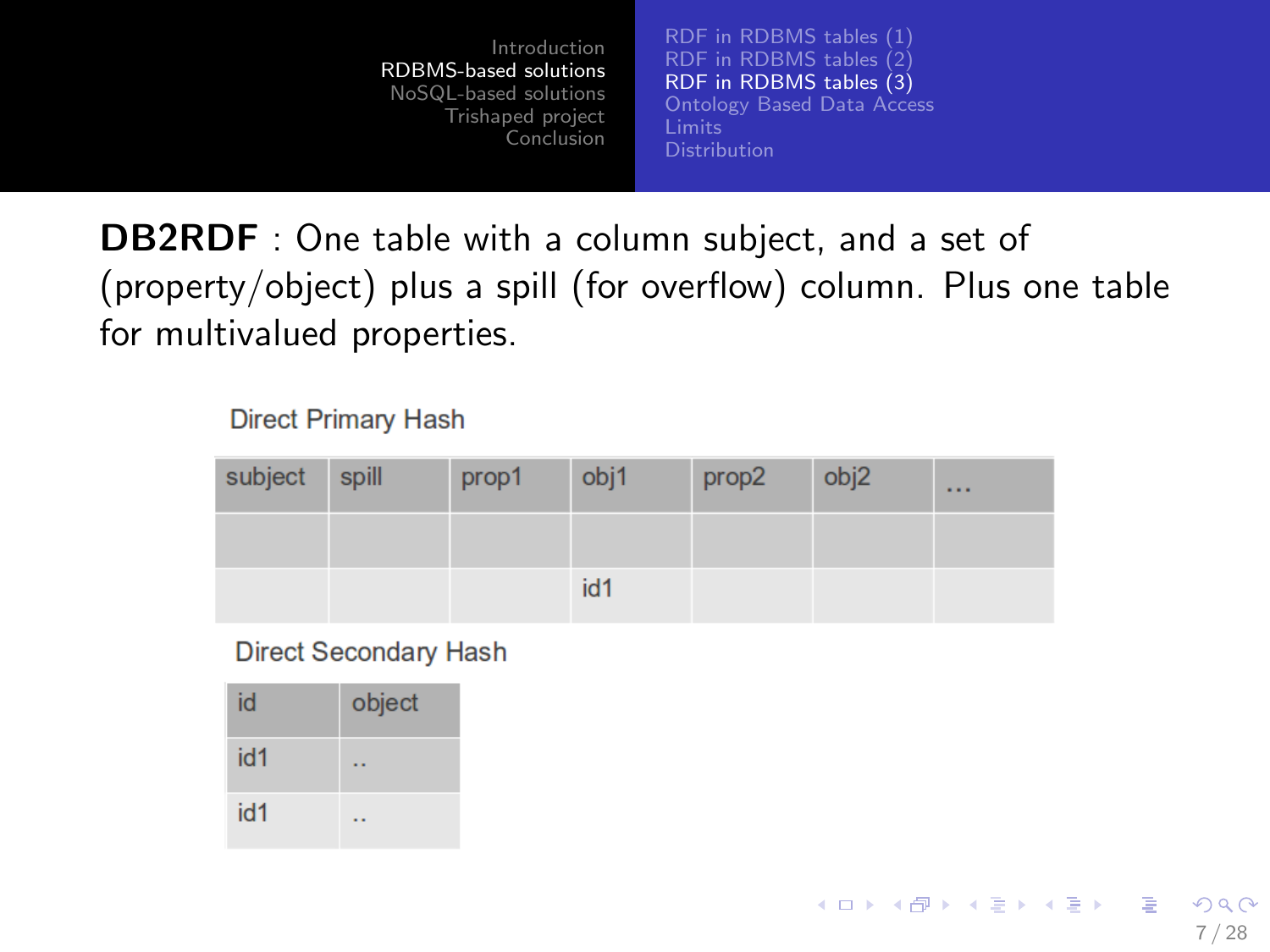<span id="page-7-0"></span>[RDF in RDBMS tables \(1\)](#page-4-0) [RDF in RDBMS tables \(2\)](#page-5-0) RDF in RDBMS tables  $(3)$ [Ontology Based Data Access](#page-7-0) **[Distribution](#page-9-0)** 

- In an OBDA context, a legacy RDBMS instance is mapped to ontology (OWLQL)
- The mapping is used to translate SPARQL to SQL queries
- A dedicated reasoner ensures to return all answers to a given query, e.g.,  $Q$ uest  $^1$ .

 $1$ M. Rodriguez-Muro and D. Calvanese, High Performance Query Answering over DL-Lite Ontologies, KR12  $\mathbf{A} \equiv \mathbf{A} + \mathbf{A} \mathbf{B} + \mathbf{A} \mathbf{B} + \mathbf{A} \mathbf{B} + \mathbf{B} \mathbf{B}$  $\Omega$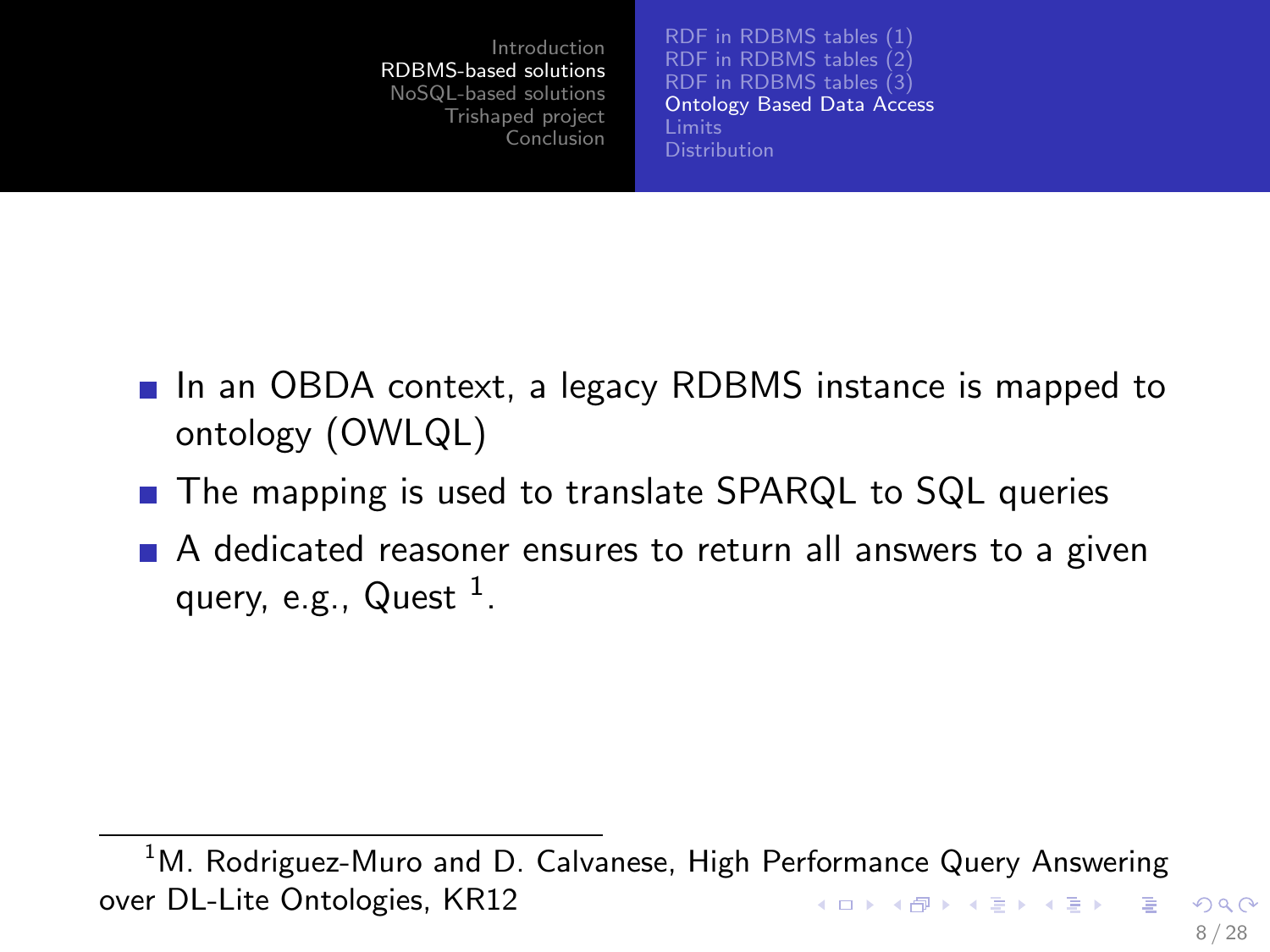<span id="page-8-0"></span>[RDF in RDBMS tables \(1\)](#page-4-0) [RDF in RDBMS tables \(2\)](#page-5-0) RDF in RDBMS tables  $(3)$ [Ontology Based Data Access](#page-7-0) [Limits](#page-8-0) **[Distribution](#page-9-0)** 

#### Limits of the RDBMS approach

- Distribution of data on several machines: manual 'sharding', latencies due to replications in an ACID context.
- **Parallelization of some processing: hard to integrate** MapReduce like approaches  $\rightarrow$  Hadapt, Oracle and Cloudera, Vertica.
- $\blacksquare$  Index maintenance when multiple indexes are being used.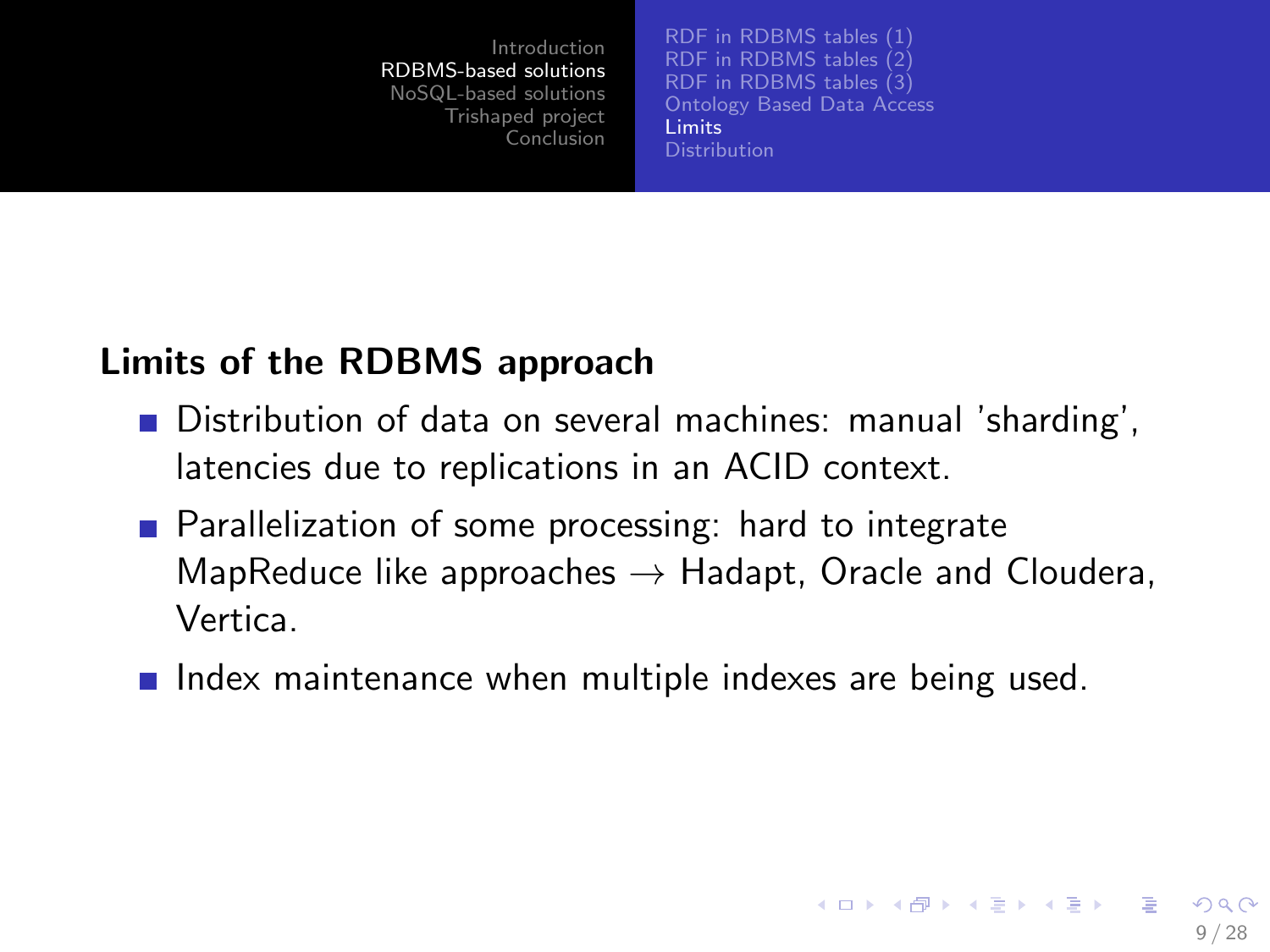<span id="page-9-0"></span>[RDF in RDBMS tables \(1\)](#page-4-0) [RDF in RDBMS tables \(2\)](#page-5-0) [RDF in RDBMS tables \(3\)](#page-6-0) [Ontology Based Data Access](#page-7-0) **[Distribution](#page-9-0)** 

## Distributed approaches

- $\Box$  2 distributes triples over a cluster of machines using a graph partitioning approach.
- Each machine stores its own subgraph on an RDF-3X instance.
- Subgraphs share some RDF triples to prevent high inter-machine communication.
- Some queries are being executed in parallel using the MapReduce framework.
- Other distributed approaches (mainly hash-based): YARS2, SHARD, Virtuoso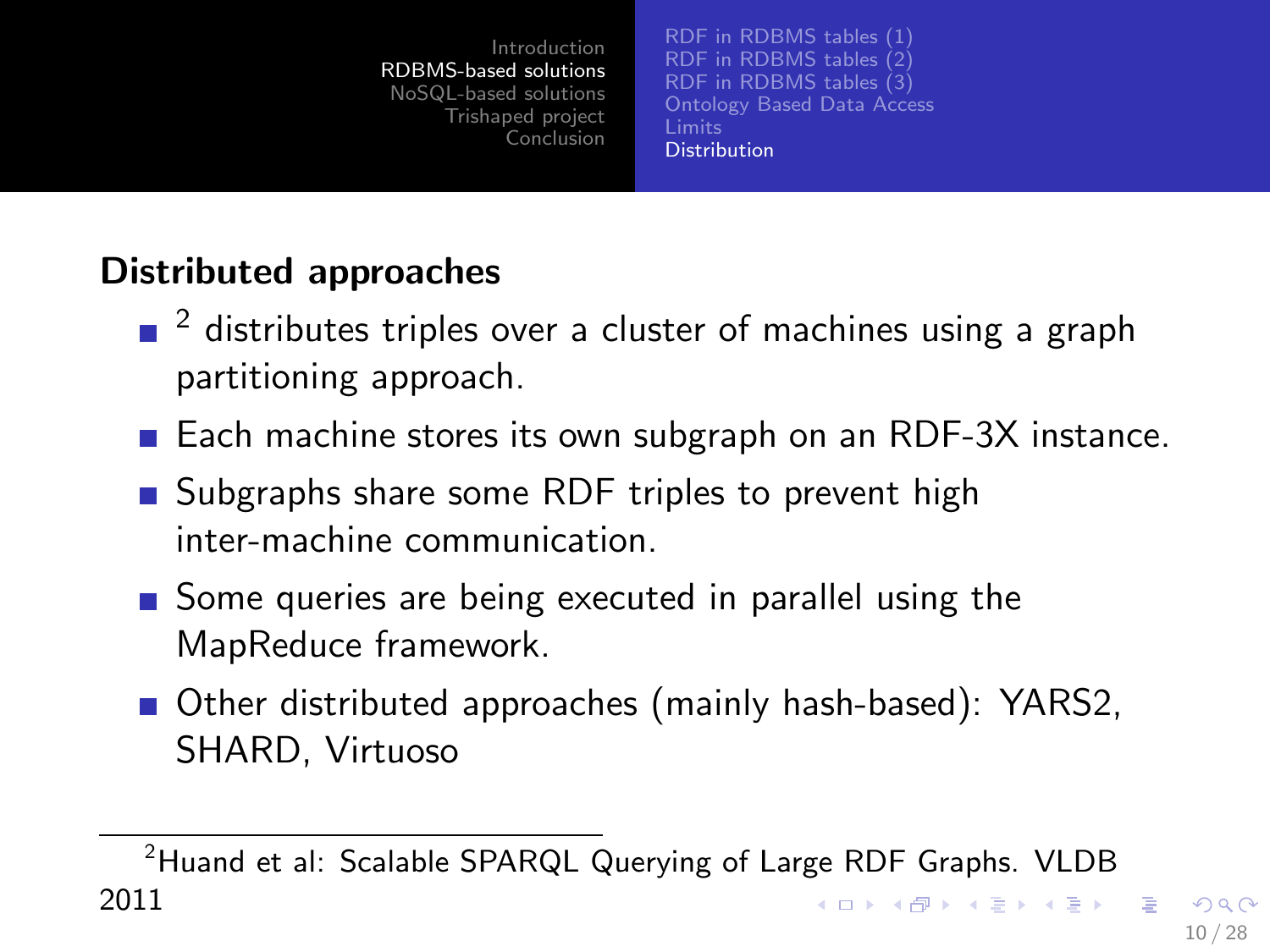[DBMS newcomers](#page-11-0) [RDF on NoSQL](#page-12-0)

<span id="page-10-0"></span>11 / 28

**KORK EX KEY STARK** 

### NoSQL presentation

- Not Only SQL, a set of database systems addressing the following issues:
	- data deluge
	- heterogeneity of structures of stored documents.  $\overline{\phantom{a}}$
	- data connectivity
	- $\blacksquare$  architecture of applications using these data.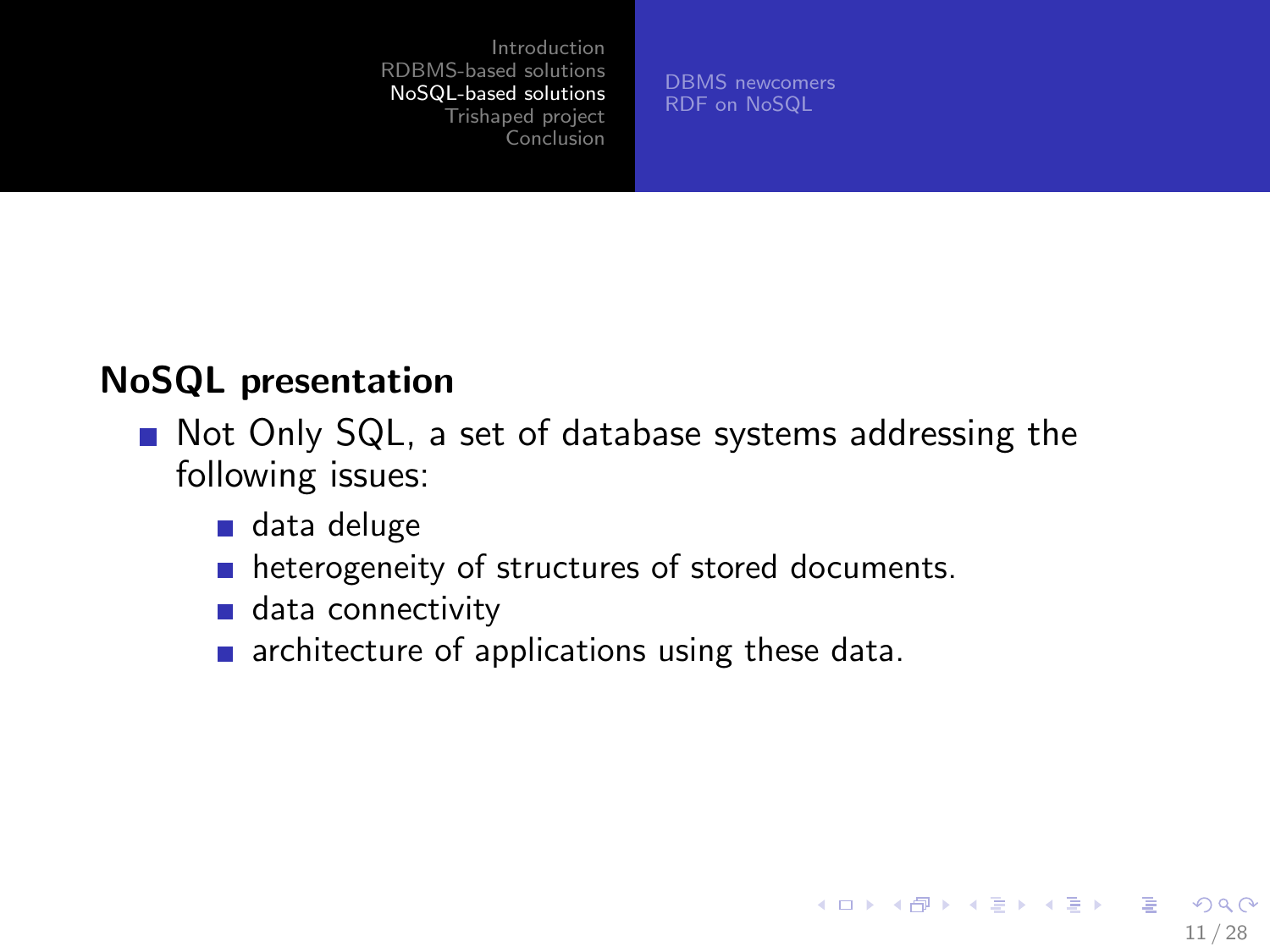[DBMS newcomers](#page-11-0) [RDF on NoSQL](#page-12-0)

### NoSQL ecosystem



<span id="page-11-0"></span>12 / 28

 $2990$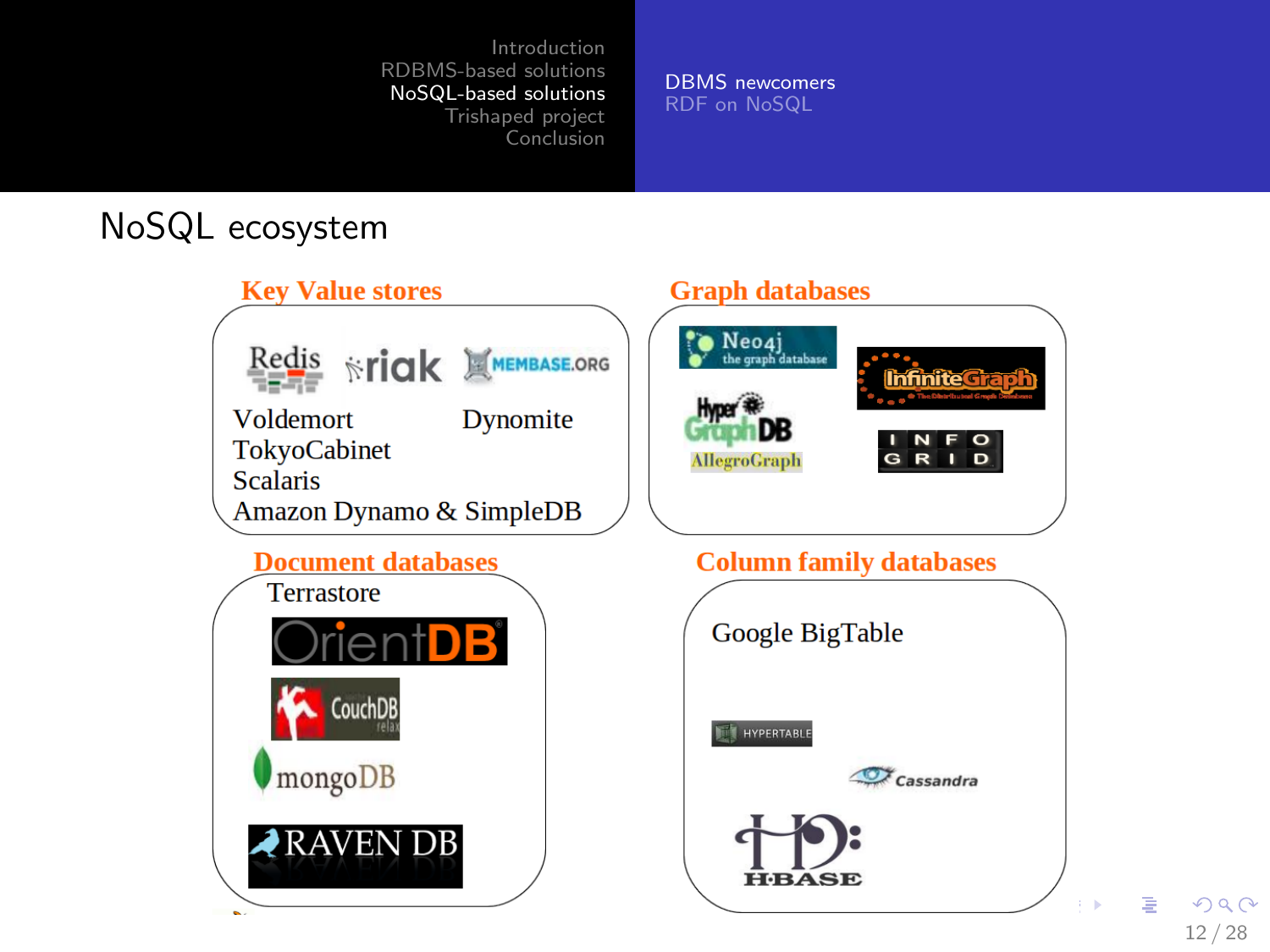<span id="page-12-0"></span>[DBMS newcomers](#page-11-0) [RDF on NoSQL](#page-12-0)

- $^3$  adapts the Hexastore (6 indexes) approach to HBase.
- **R**ya is an implementation on Accumulo (Column store family).
- Amada is designed on Cassandra and supports RDF storage on the cloud, i.e., AWS
- **T** Trinity.RDF (Microsoft) uses the key/value approach of Trinity to store RDF triples.
- Oracle on its Oracle NoSQL database.
- **CumulusRDF** with Cassandra.
- Also some approaches using CouchDB and MongoDB.

 $^3$ Jianling Sun, Qiang Jin, Scalable RDF Store Based on HBase and **MapReduce KORK EX KEY STARK**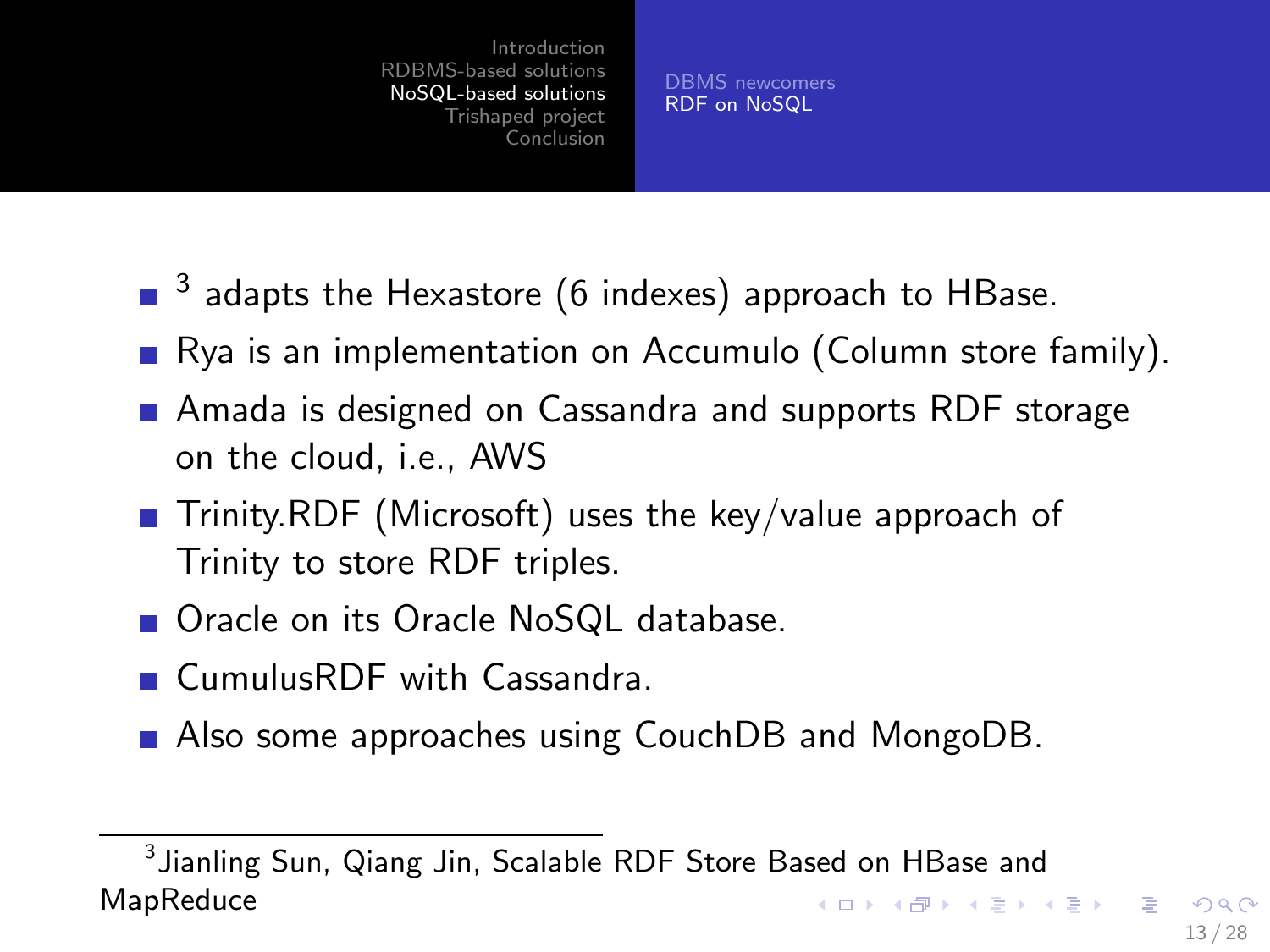**[Motivation](#page-13-0)** 

<span id="page-13-0"></span>[Dictionary encoding](#page-14-0) [Ontology encoding](#page-15-0) [Indexing](#page-16-0) [Wavelet trees](#page-17-0) [Query processing](#page-22-0) **[Architecture](#page-23-0)** [Results](#page-24-0)

- **TRIple Store HAute PErformance Distribué**
- Like HDT (Head Dictionary Triples)<sup>4</sup>, Trishaped aims to compress the data (using Succinct Data Structures) limits I/O by storing the structures in RAM.
- Our contributions :
	- clever encoding of dictionaries to support RDFS entailment regime
	- even more compression
	- propose algorithms for query processing and optimization

<sup>4</sup>Miguel A. Martnez-Prieto, Mario Arias Gallego, Javier D. Fernndez: Exchange and Consumption of Huge RDF Data. ESWG [2](#page-14-0)[01](#page-12-0)[2](#page-13-0)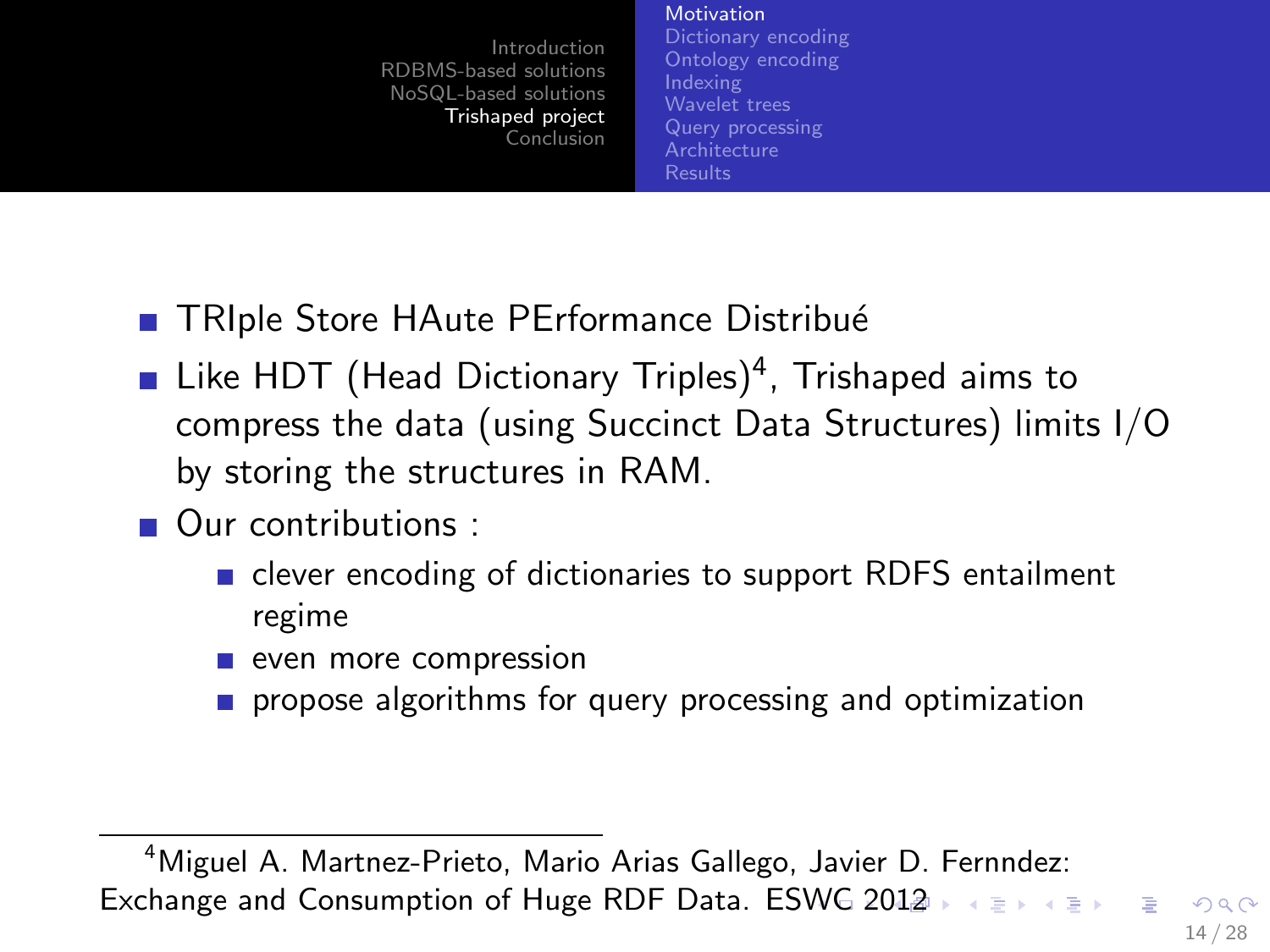**[Motivation](#page-13-0)** [Dictionary encoding](#page-14-0) [Ontology encoding](#page-15-0) [Indexing](#page-16-0) [Wavelet trees](#page-17-0) [Query processing](#page-22-0) **[Architecture](#page-23-0)** [Results](#page-24-0)

### Dictionary encoding

- **Most systems encode (usually with integers) the URIs, blank** nodes and literals found in triples.
- A standard approach is to create 2 structures (e.g., hash maps)
	- one from identifier to value: to translate a query answer
	- one from value to identifier: to encode the triples and the SPARQL query,
- different forms of compression can be used to reduce the size of the structures (e.g., delta compression).
- <span id="page-14-0"></span>In Trishaped, we use a special encoding for ontology concepts and properties.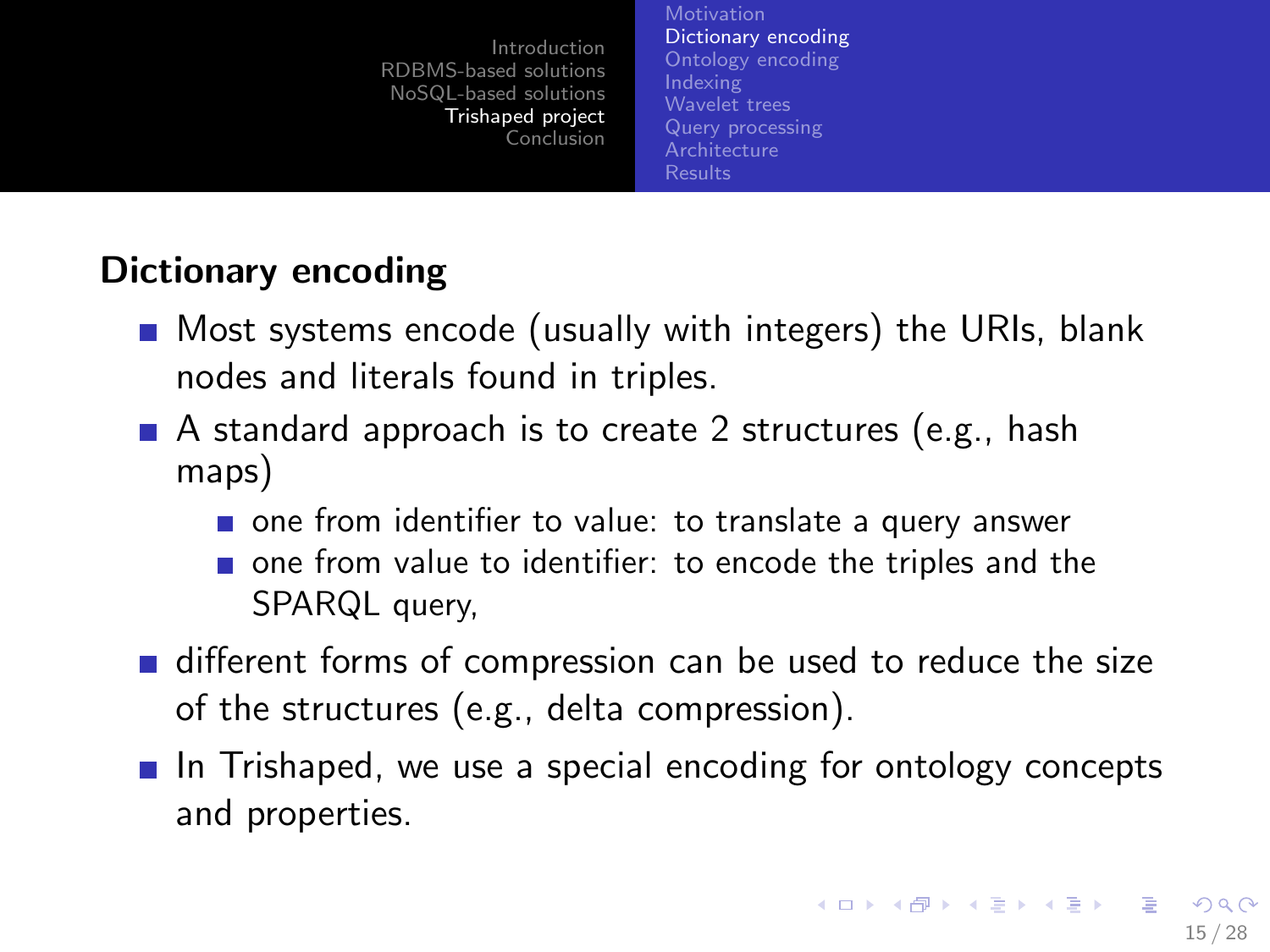[Motivation](#page-13-0) [Ontology encoding](#page-15-0) [Indexing](#page-16-0) [Wavelet trees](#page-17-0) [Query processing](#page-22-0) **[Architecture](#page-23-0)** 

#### (a) Concept hierarchy encoding

00 Organization 000 self 001 Department 010 Institue 100 Program 101 ResearchGroup 110 University 01 Person  $000$  self 001 Director 010 Employee  $00$  self 01 AdministrativeStaff 00 self 01 ClericalStaff 10 SystemsStaff 10 Faculty 00 self 01 Lecturer 10 PostDoc 11 Professor 000 self 001 AssistantProfessor 010 AssociateProfessor 011 Chair 100 Dean 101 FullProfessor 110 VisitingProfessor 10 Publication

(b) Property hierarchy encoding

00 rdf:type 01 datatype property 000 age 001 emailAdress 010 name 011 officeNumber 100 researchInterest 101 telephone 110 title 10 Object Property 00000 advisor 00001 affiliateOf 00010 affiliateOrganizationOf 00011 degreeFrom 00 self 01 doctoralDegreeFrom 10 mastersDegreeFrom 11 undergraduateDegreeFrom 00100 hasAlumnus 00101 listedCourse 00110 member 00111 memberOf 0 self 1 worksFor 0 self 1 headOf

<span id="page-15-0"></span>16 / 28

KID KARE KEEK EE VAR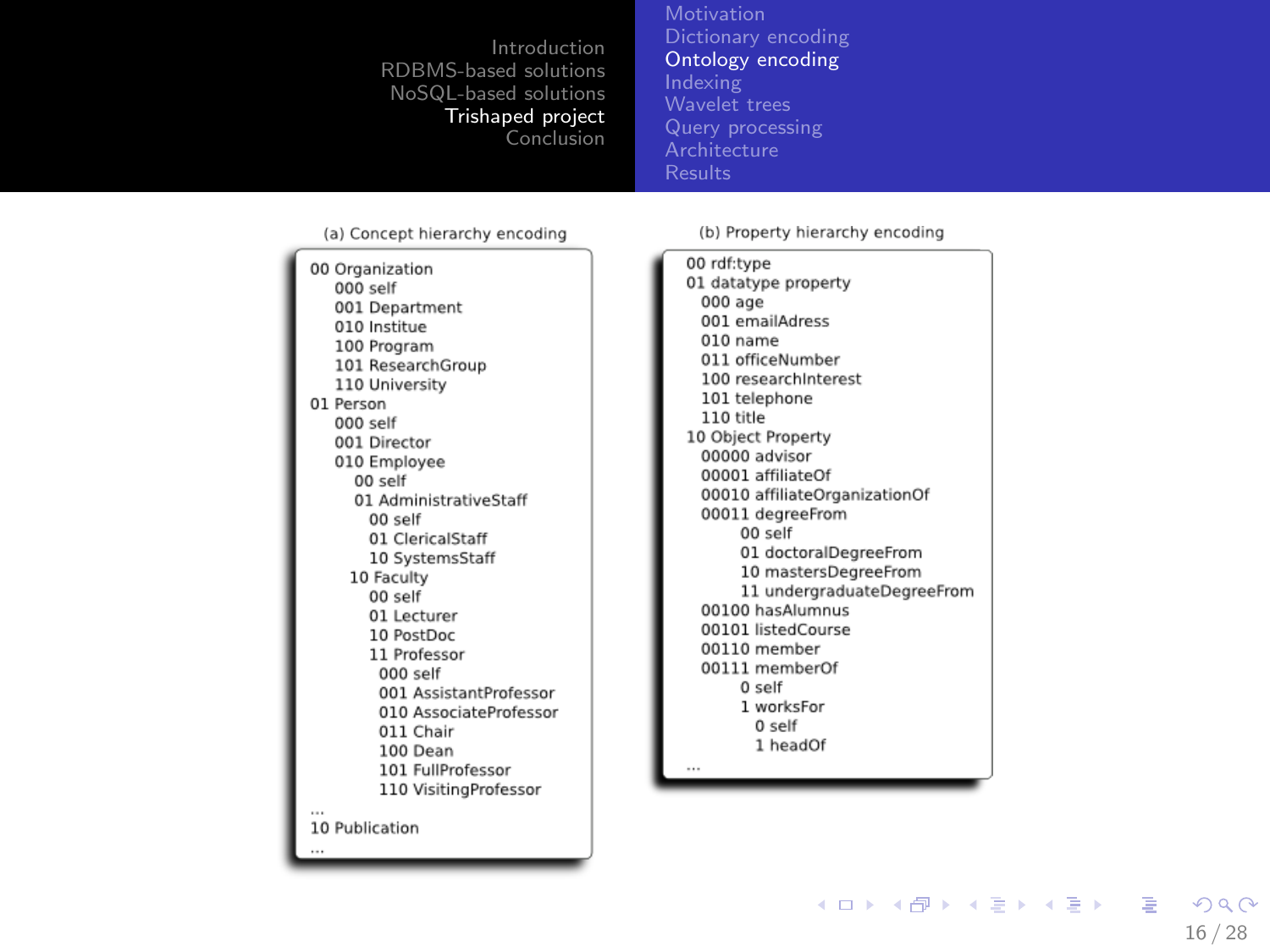**[Motivation](#page-13-0)** [Dictionary encoding](#page-14-0) [Ontology encoding](#page-15-0) [Indexing](#page-16-0) [Wavelet trees](#page-17-0) [Query processing](#page-22-0) **[Architecture](#page-23-0)** [Results](#page-24-0)

## Indexing

- **E** Efficiency of query processing is largely due to the existence of indexes.
- **Many solutions are using a multiple indexing approach** (Hexastore, Kowari, Virtuoso, RDF-3X, YARS, etc.)
- $\blacksquare$  Hexastore uses 6 triple indexes : pso, pos, spo, sop, ops et osp; 6 binary indexes (sp,so,ps,po,os,op) et 3 unaries (s,p,o)
- <span id="page-16-0"></span>■ Trishaped uses a self-index approach, i.e., one can seek and retrieve any portion of the data without accessing the original data.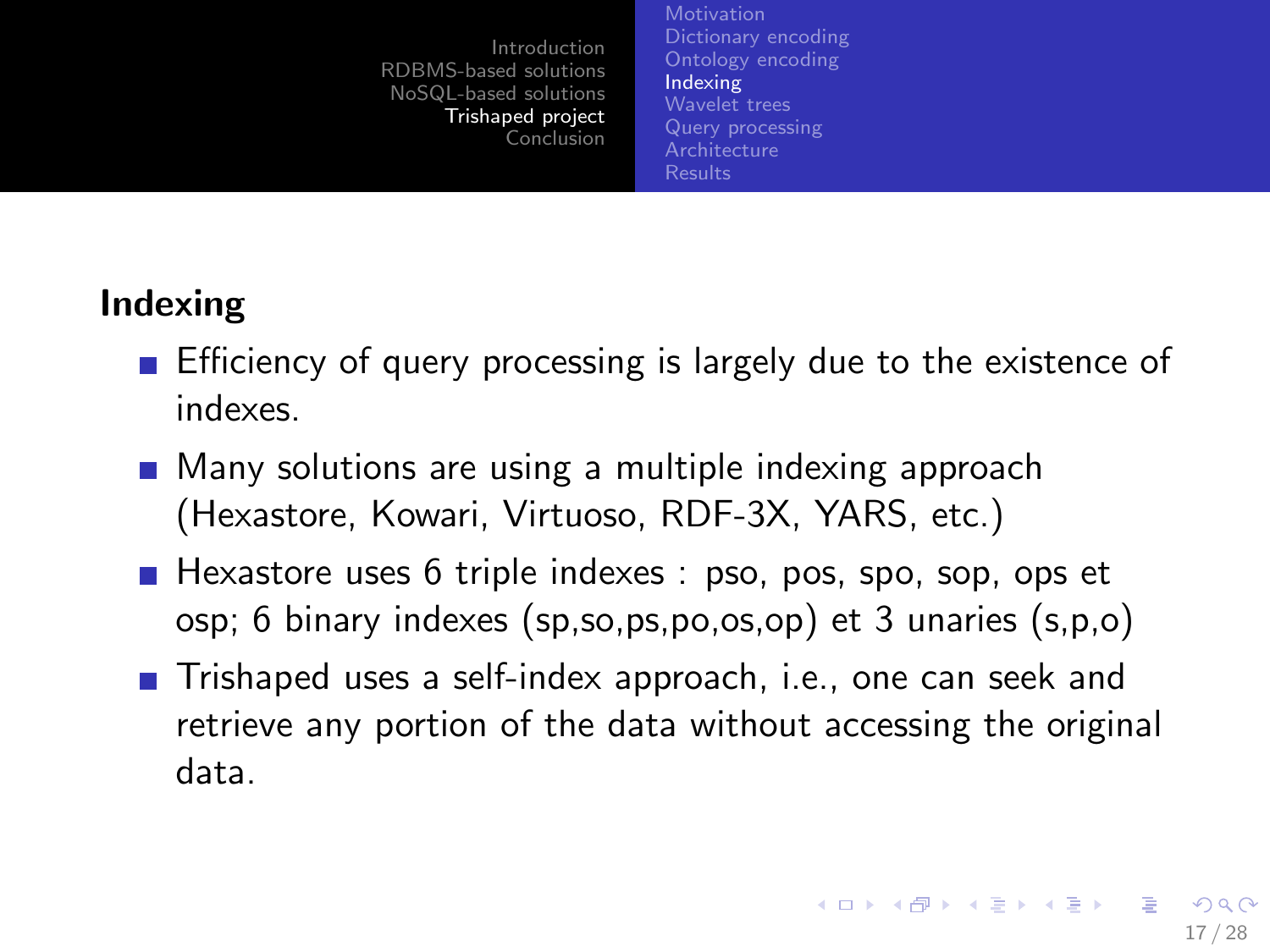[Dictionary encoding](#page-14-0) [Ontology encoding](#page-15-0) [Wavelet trees](#page-17-0) [Query processing](#page-22-0) **[Architecture](#page-23-0)** 



<span id="page-17-0"></span> $\left\{ \begin{array}{ccc} 1 & 0 & 0 \\ 0 & 1 & 0 \end{array} \right.$ E  $QQ$ 18 / 28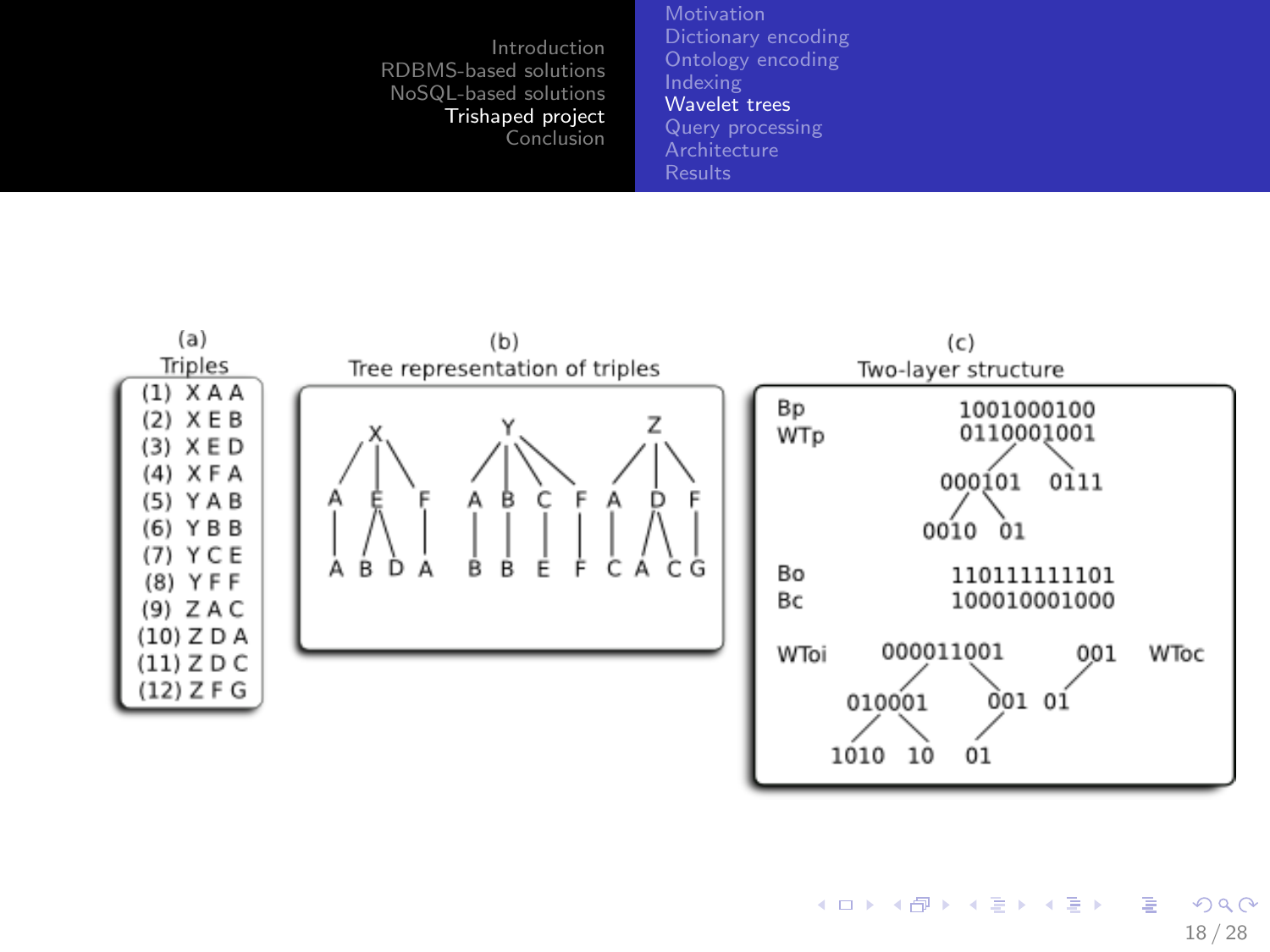**[Motivation](#page-13-0)** [Dictionary encoding](#page-14-0) [Ontology encoding](#page-15-0) [Indexing](#page-16-0) [Wavelet trees](#page-17-0) [Query processing](#page-22-0) [Results](#page-24-0)

19 / 28

**KORK EX KEY STARK** 

#### Two-layer structure

- Uses two forms of SDS: Bitmaps and Wavelet trees
- Operations on SDS:
	- $access(i)$ : returns the elements stored at the  $i<sup>th</sup>$  position.
	- **rank**<sub>a</sub> $(i)$ : returns the number of occurences of i a in the binary substring ranging from position 0 to i.
	- select<sub>a</sub>(i): returns the position of the *i<sup>th</sup>* position of a.
- Wavelet trees enable to encode large alphabet.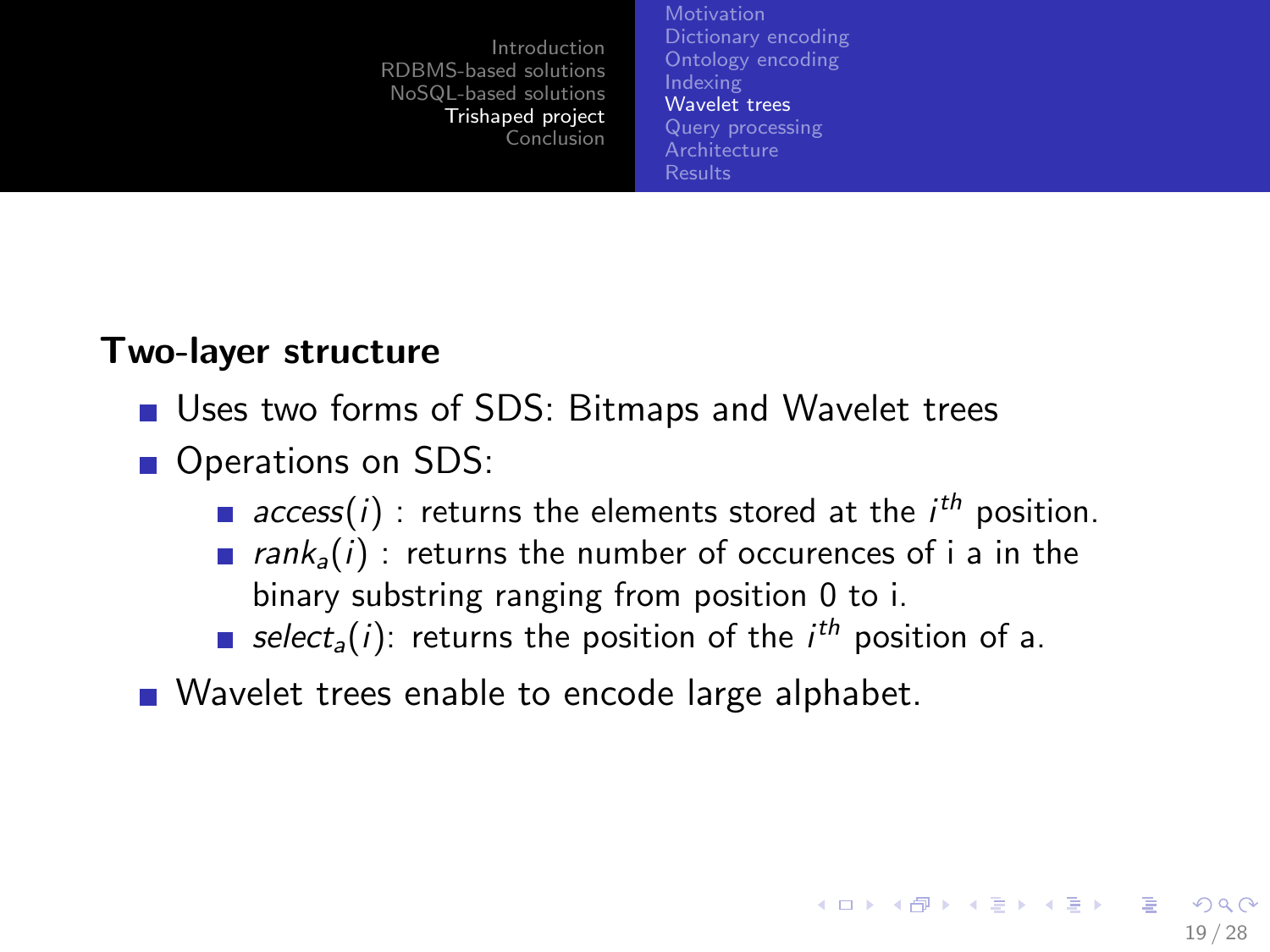**[Motivation](#page-13-0)** [Dictionary encoding](#page-14-0) [Ontology encoding](#page-15-0) [Indexing](#page-16-0) [Wavelet trees](#page-17-0) [Query processing](#page-22-0) **[Architecture](#page-23-0)** [Results](#page-24-0)

20 / 28

 $QQ$ 

画

イロト イ押 トイヨ トイヨ トー

#### Wavelet tree encoding example

- 6 properties so 3 bits are required.
- A: 000, B: 001, C:010, D: 011, E: 100, F:110
- **Property sequence is AEFABCFADF**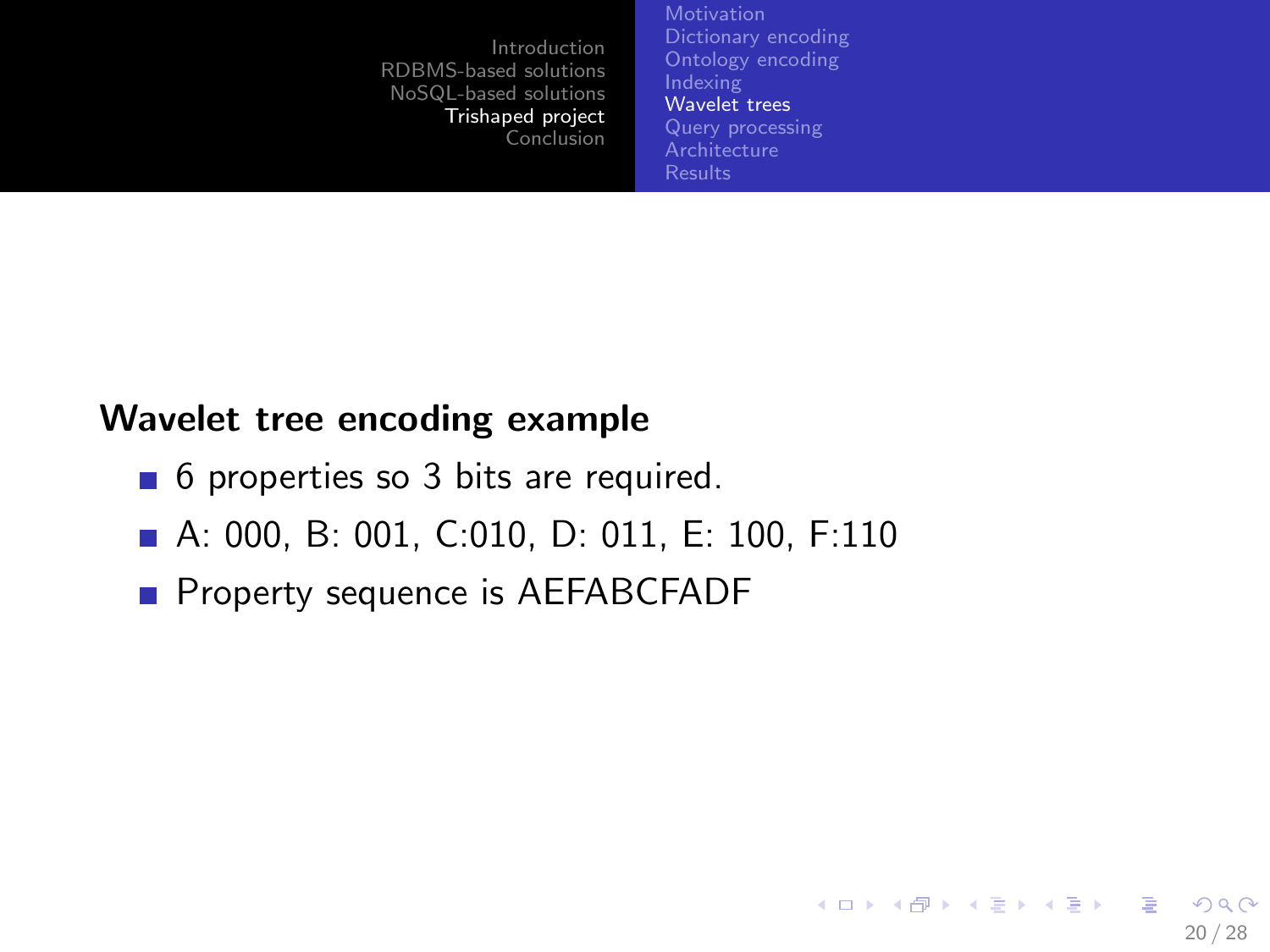**[Motivation](#page-13-0)** [Dictionary encoding](#page-14-0) [Ontology encoding](#page-15-0) [Indexing](#page-16-0) [Wavelet trees](#page-17-0) [Query processing](#page-22-0) [Results](#page-24-0)

#### Wavelet tree encoding example

- 6 properties so 3 bits are required.
- A: 000, B: 001, C:010, D: 011, E: 100, F:101
- **Property sequence is AEFABCFADF**
- We create a first sequence with the first bit of each character: 0110001001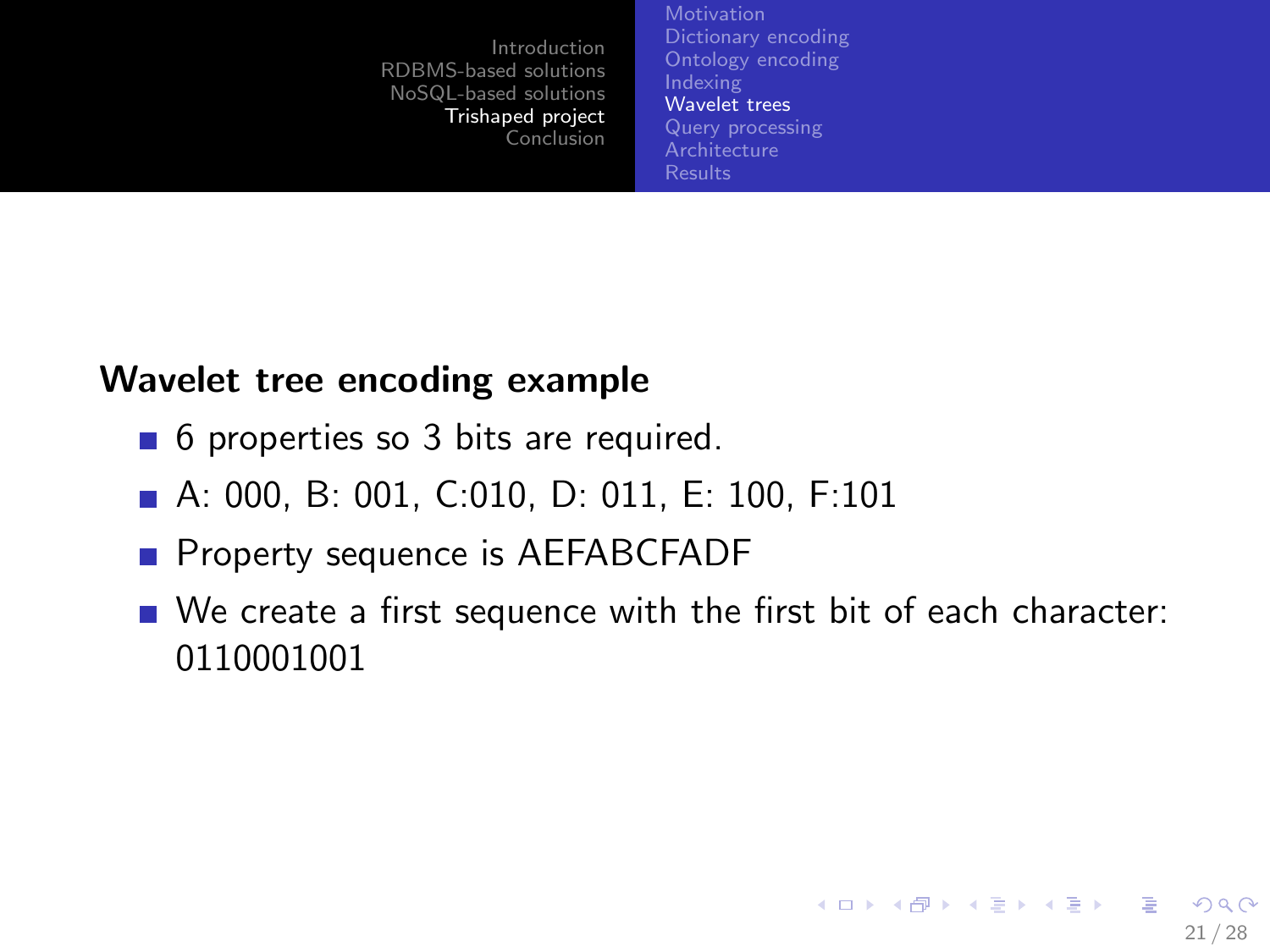**[Motivation](#page-13-0)** [Dictionary encoding](#page-14-0) [Ontology encoding](#page-15-0) [Indexing](#page-16-0) [Wavelet trees](#page-17-0) [Query processing](#page-22-0) **[Architecture](#page-23-0)** [Results](#page-24-0)

#### Wavelet tree encoding example

- 6 properties so 3 bits are required.
- A: 000, B: 001, C:010, D: 011, E: 100, F:101
- **Property sequence is AEFABCFADF**
- We create a first sequence with the first bit of each character: 0110001001
- For the second sequence we consider 2 alphabets  ${ABCD}$ and {EF} where A, B and E are 0 and the rest are 1.
- 0001010111. Note that since we have 6 '0' in the first layer we can identify the boundary at the 2nd sequence.
- and so one the property layer, and the second layer.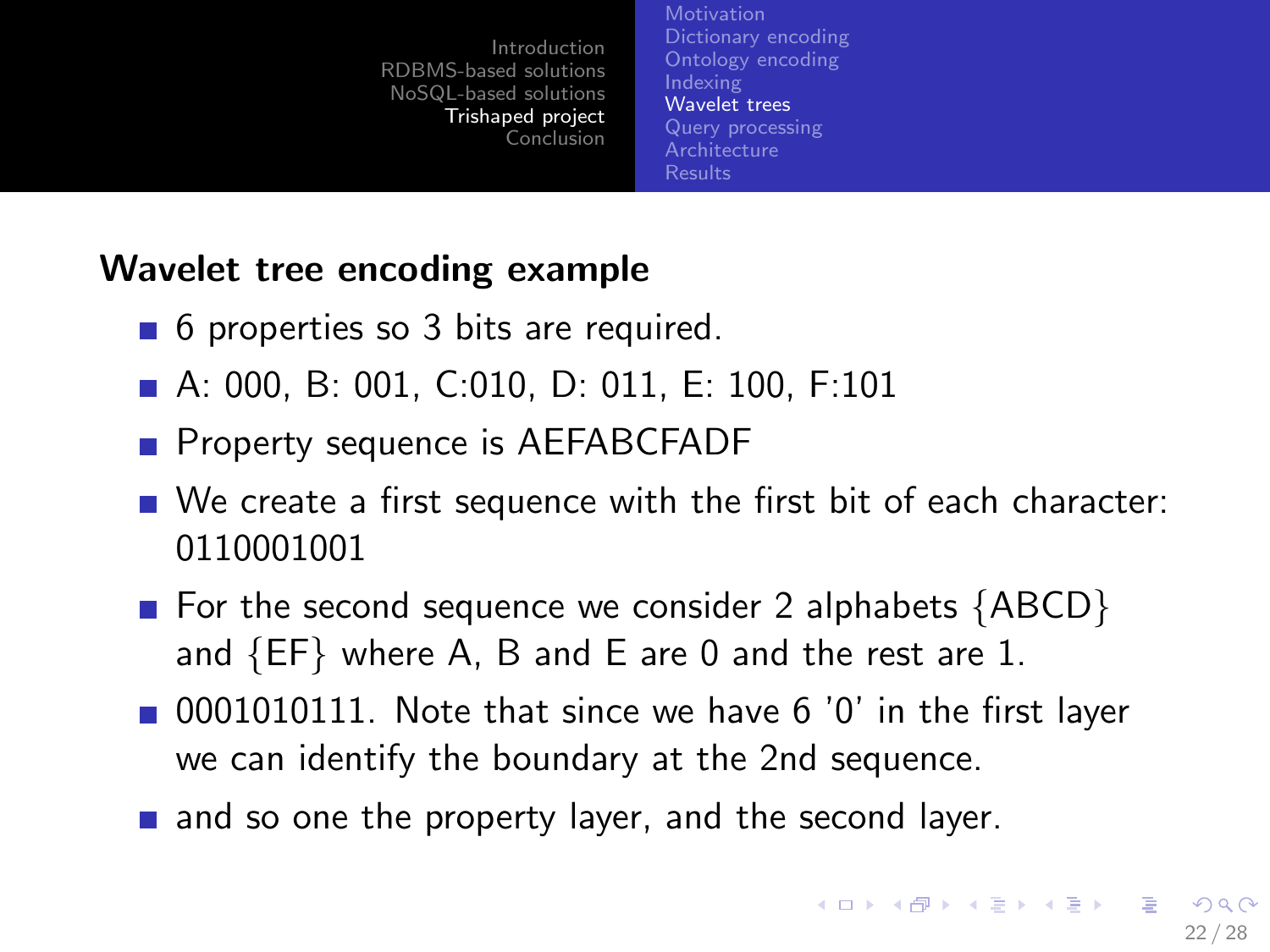<span id="page-22-0"></span>**[Motivation](#page-13-0)** [Ontology encoding](#page-15-0) [Indexing](#page-16-0) [Wavelet trees](#page-17-0) [Query processing](#page-22-0) **[Architecture](#page-23-0)** [Results](#page-24-0)

- All SPARQL queries can be translated with a set of rank, select and access operations.
- We have designed a query optimization approach based on the cost of these operations and some data set statistics.
- Dictionaries are used both the query encoding and answer set decoding.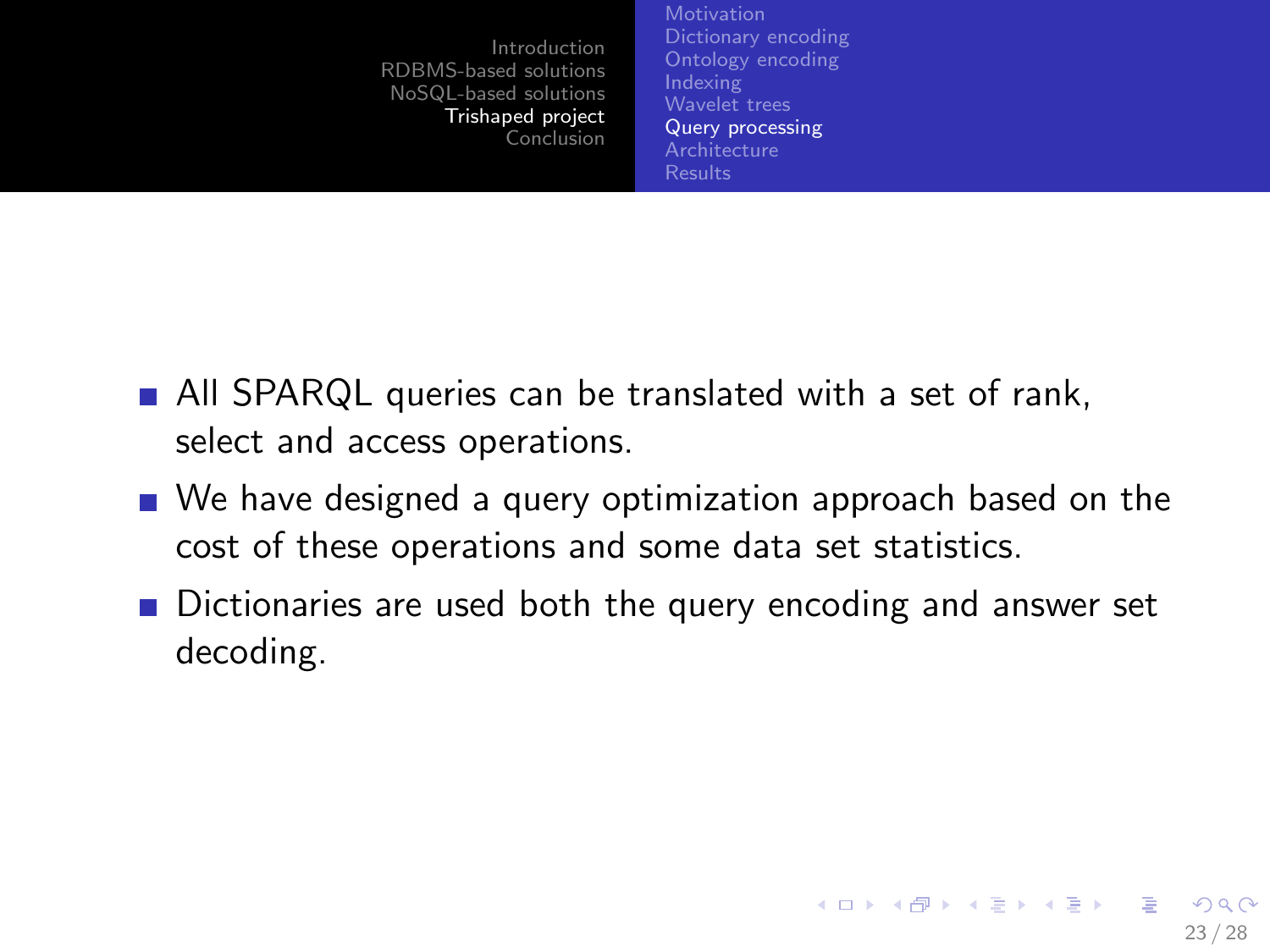

<span id="page-23-0"></span>24 / 28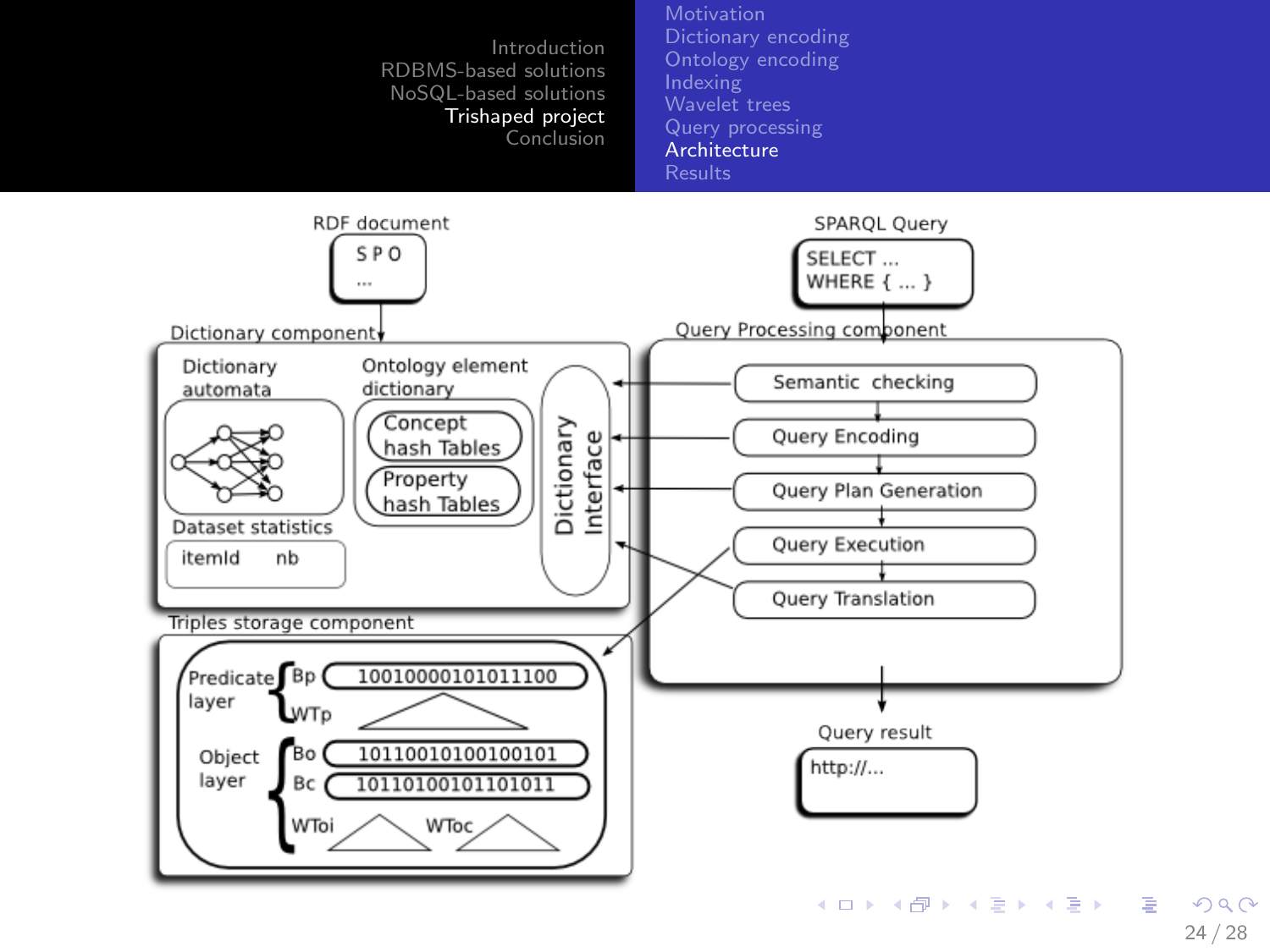[Ontology encoding](#page-15-0) [Wavelet trees](#page-17-0) [Query processing](#page-22-0) **[Architecture](#page-23-0)** [Results](#page-24-0)

#### <span id="page-24-0"></span>Table: Description of the datasets

| Dataset  | Triples (Million) | Size (MB) |
|----------|-------------------|-----------|
| LUBM100  | 13.4              | 1125      |
| LUBM1000 | 133.5             | 11307     |
| Yago2    | 37.5              | 5325      |

Table: Size of database serialization (MB) and Time to prepare datasets

|       |         | Time in sec          |                             |              |               |      |     |
|-------|---------|----------------------|-----------------------------|--------------|---------------|------|-----|
|       | u100    | u1000                | Yago                        | u100         | u1000         | Yago |     |
| RDF3X | 831,717 | 7.795,458            | 2,189,735                   | 240          | 3050          | 1090 |     |
| WF M1 | 73,231  | 737,685              | 217,293                     | 168          | 2134          | 768  |     |
| WF M2 | 56,851  | 576,317              | 168,445                     | <u>ግንገባዎ</u> | 1515          | 545  | '28 |
|       |         | $\sim$ $\sim$ $\sim$ | $\sim$ $\sim$ $\sim$ $\sim$ | - - -        | $\sim$ $\sim$ |      |     |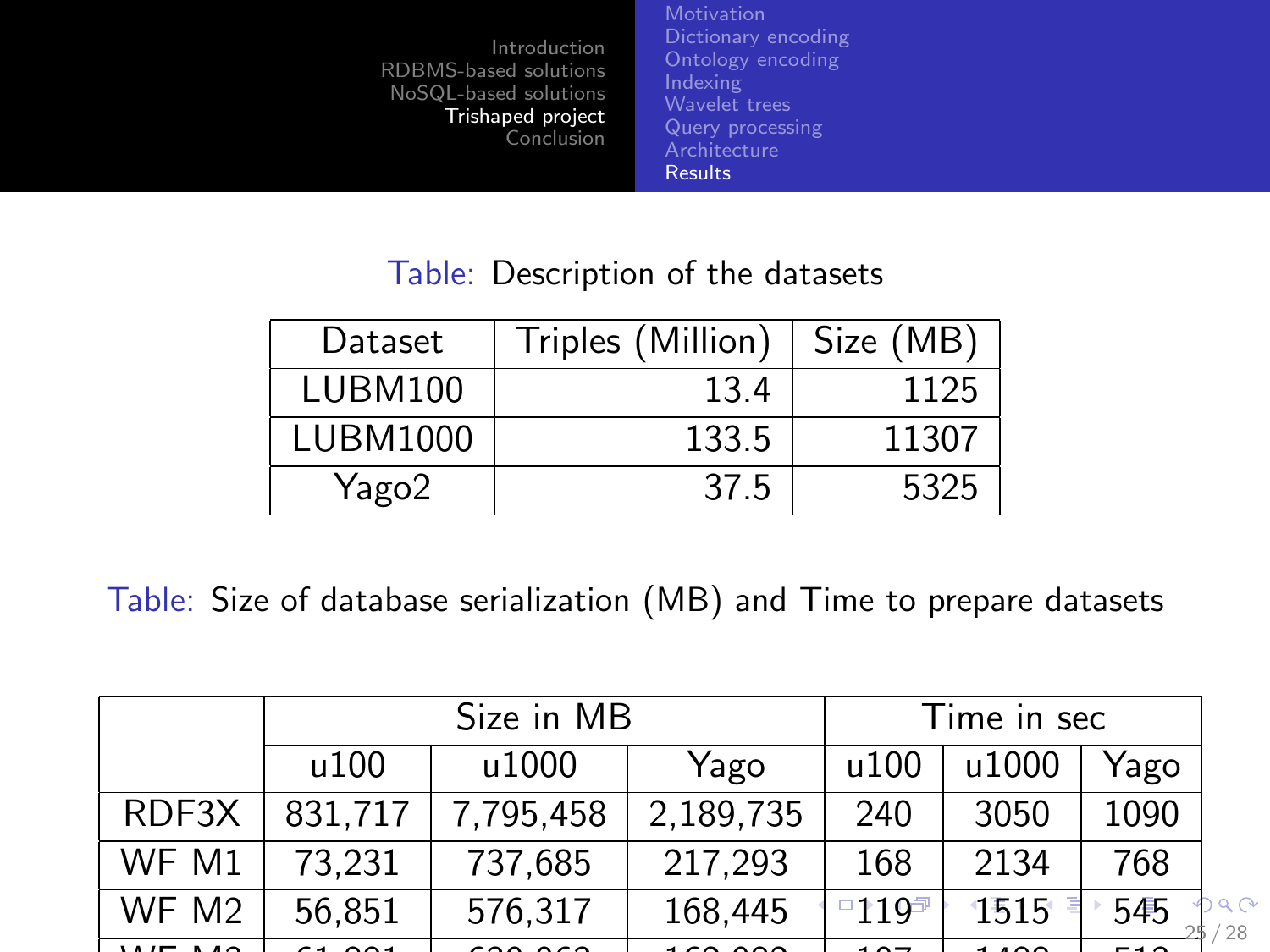<span id="page-25-0"></span>[Ontology encoding](#page-15-0) [Wavelet trees](#page-17-0) [Query processing](#page-22-0) **[Architecture](#page-23-0)** [Results](#page-24-0)

#### Table: Inference-based query answering times (sec) on univ100

|                   | QR#4 |     | $QR#5$   $QR#6$   $QR#7$ | $\vert$ QR#10 |
|-------------------|------|-----|--------------------------|---------------|
| RDF3X             |      | 2.5 | 15.3                     | 1.6           |
| WF M <sub>2</sub> | 2.66 | 1.3 | 13.1                     | -4            |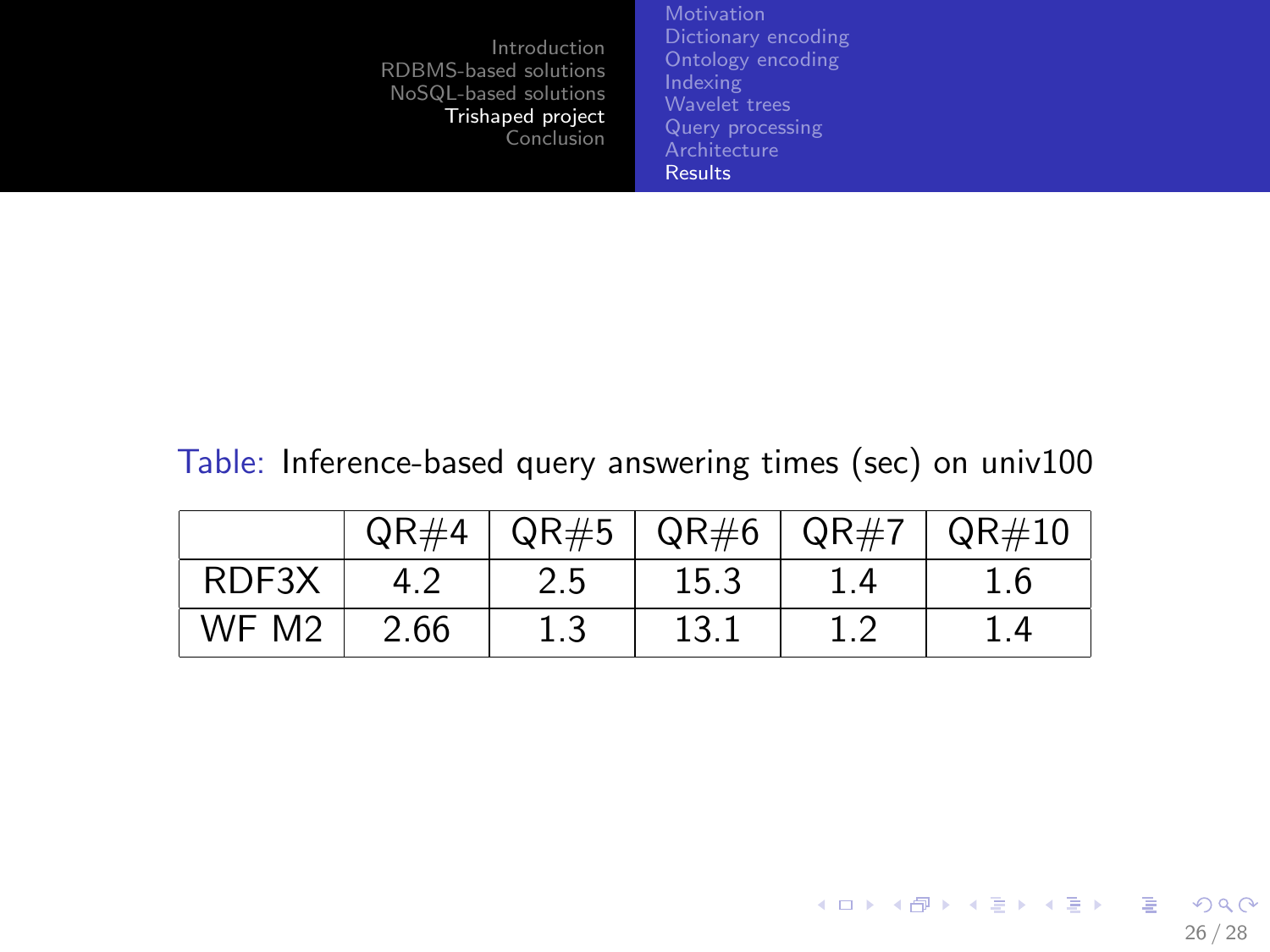### Conclusion

- **Many issues to be solved:** 
	- $\blacksquare$  efficient distribution of triples and processing
	- **parallelism in computing the dictionaries, query processing**
	- Updates at the schema and data levels.
- NoSQL systems are attractive but RDBMS are adapting rapidly, i.e., NewSQL.
- **Notivation to adopt a solution must be based on our usage.**
- <span id="page-26-0"></span>**More invesgations are needed on indexing (e.g. 'index** cracking'), taking into account the ontology in many aspects (e.g., partitioning), polyglot persistance, etc.